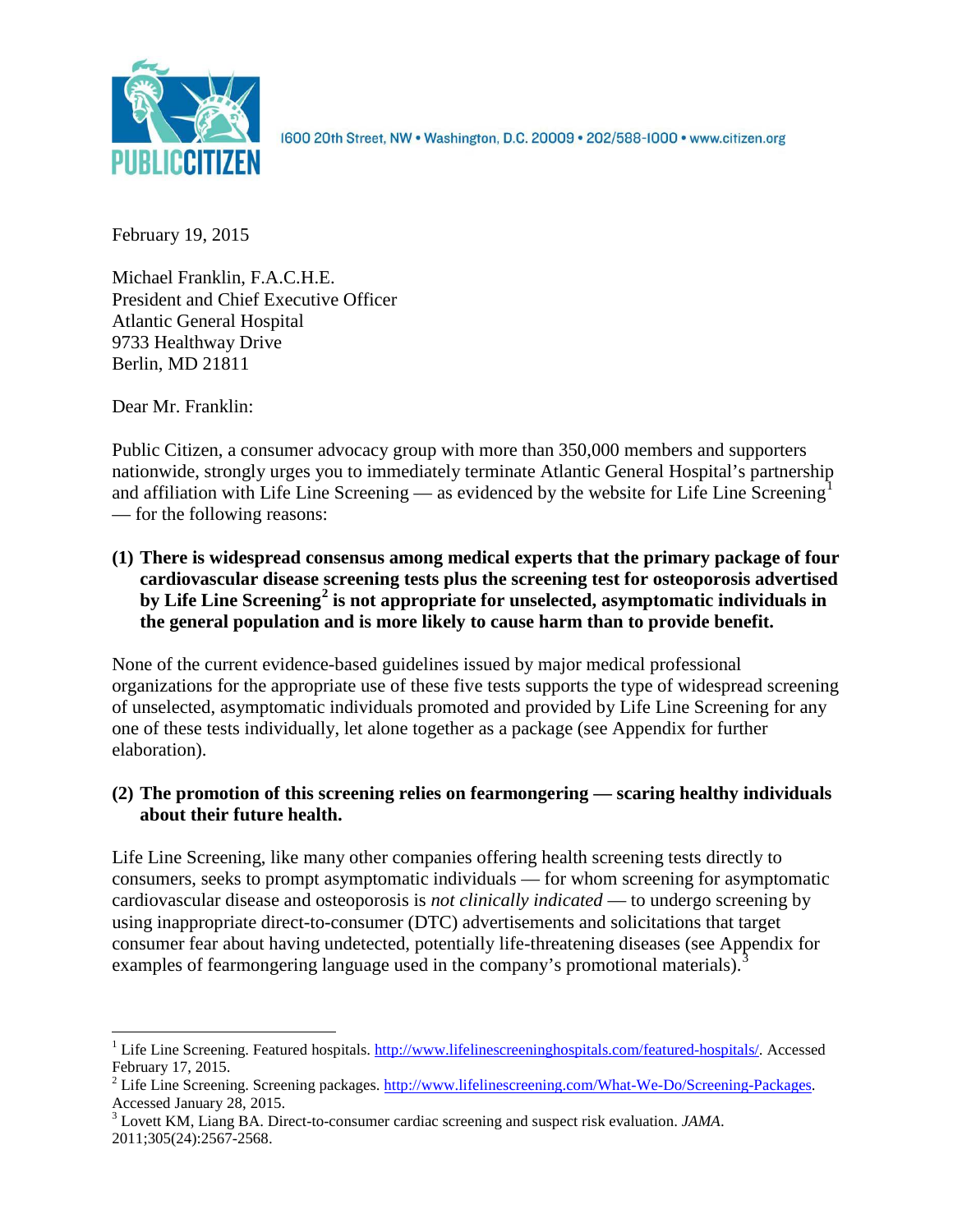# **(3) For many people, false-positive test results from this screening can lead to unfounded anxiety and additional unnecessary, risky, and costly diagnostic procedures and treatment interventions.**[4](#page-1-0),[5](#page-1-1)

Because this screening is performed broadly on *unselected, predominantly asymptomatic populations* (i.e., those not at significant risk), many people will have false**-**positive test results. False-positive results can cause unfounded anxiety and lead to additional diagnostic procedures and treatments, exposing screened individuals to additional risk of physical harm without providing offsetting benefits.

In addition to physical and psychological harms, false-positive results from medically inappropriate screening tests also cause financial harms to the people screened and to others. Unnecessary costs are borne *directly* by the screened patients/consumers for the initial screening and for some of the unnecessary follow-up testing and treatment interventions. Additionally, *indirect* cost to the broader insured population results from insurance companies passing on the costs of superfluous follow-up testing and treatment via increased premiums.

# **(4) Screening unselected, asymptomatic people will lead to** *overdiagnosis***, which occurs when individuals are diagnosed with conditions that will never cause symptoms or death.**

Some individuals undergoing inappropriate screening will have certain true-positive abnormal results, leading to the diagnosis of conditions that will never cause symptoms or death, a problem known as overdiagnosis.<sup>[6](#page-1-2)</sup> As with false-positive test results, overdiagnosis leads to unnecessary anxiety and unnecessary medical interventions. For example, imaging tests, such as the ultrasound cardiovascular disease screening tests offered by Life Line Screening, can detect abnormalities that for many people are minor and not destined to ever progress enough to cause symptoms or death; these people cannot benefit from treatment. In fact, they can only be harmed. When healthy people are systematically encouraged to get screened, overdiagnosis and the problems caused by it are made worse.<sup>[7](#page-1-3)</sup>

# **(5) The promotion and provision of this screening is** *unethical***.**

First, it is exploitative for Life Line Screening to profit from the promotion of medically nonbeneficial testing through the use of misleading advertisements and solicitations that play on people's fear. Second, this screening violates the ethical principles of beneficence (the duty to promote good and act in the best interest of the patient and the health of society) and nonmaleficence (the duty to do no harm to patients).<sup>[8](#page-1-4),[9](#page-1-5)</sup> Finally, direct-to-consumer promotional

<span id="page-1-4"></span>2012;157(10):747-748.

<span id="page-1-5"></span><span id="page-1-0"></span><sup>4</sup> Lovett KM, Liang BA. Direct-to-consumer cardiac screening and suspect risk evaluation. *JAMA*.

<span id="page-1-1"></span><sup>2011;305(24):2567-2568.</sup> <sup>5</sup> Perry S. Buyer beware on 'direct-to-consumer' health screenings. March 21, 2012. *MinnPost.*  [http://www.minnpost.com/second-opinion/2012/03/buyer-beware-direct-consumer-health-screenings.](http://www.minnpost.com/second-opinion/2012/03/buyer-beware-direct-consumer-health-screenings) Accessed January 14, 2015.

<span id="page-1-2"></span><sup>6</sup> Welch HG, Schwartz LM, Woloshin S. *Overdiagnosed: Making People Sick in the Pursuit of Health*. 1st ed. Boston, MA: Beacon Press; 2011: at *xiv*.<br><sup>7</sup> *Ibid*. Page 44.<br><sup>8</sup> Wallace EA, Schumann JH, Weinberger SE. Ethics of commercial screening tests. *Ann Intern Med*.

<span id="page-1-3"></span>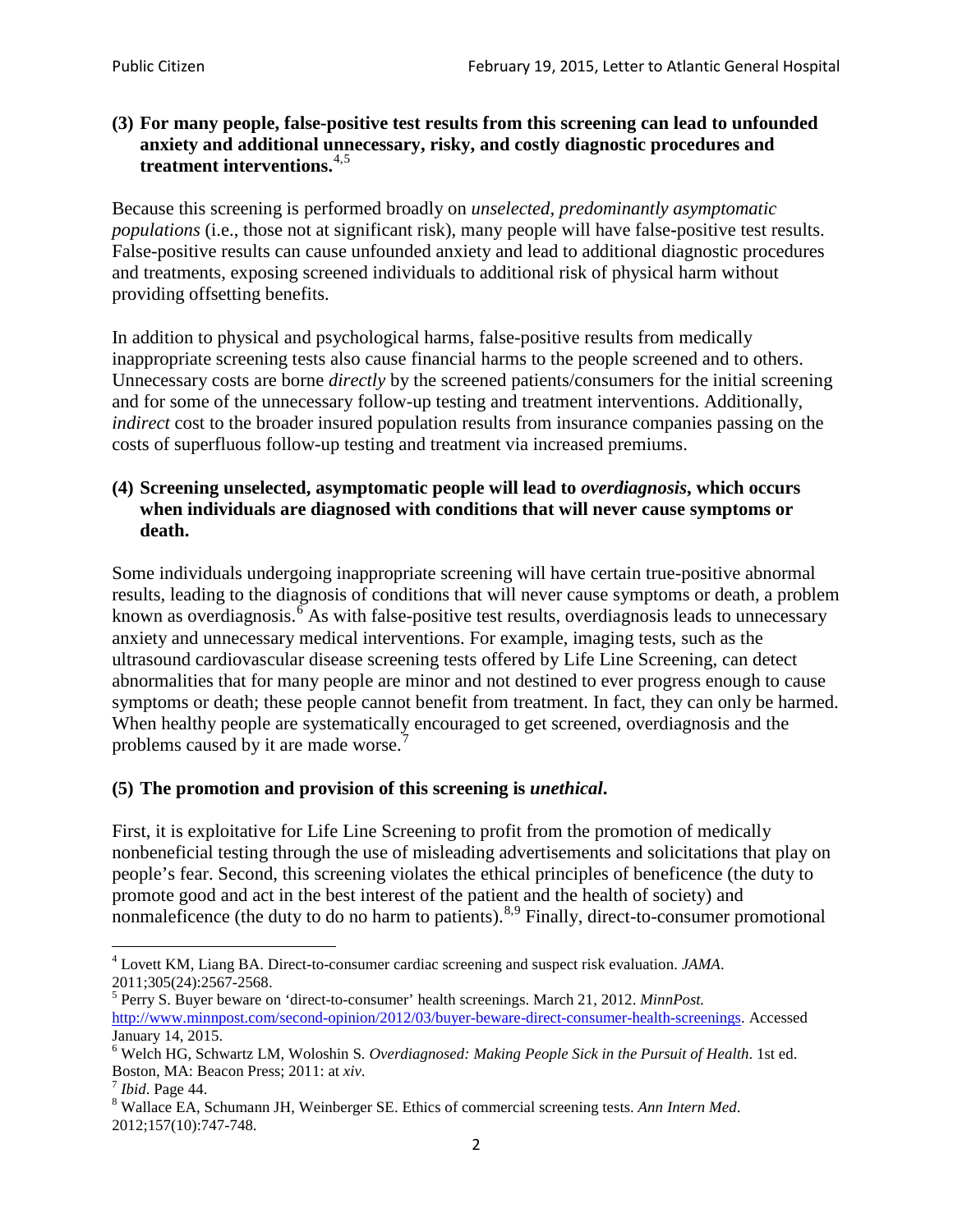materials for screening tests that fail to disclose published guidelines on recommended indications for these tests, as well as the risks of harm, violate the ethical principle of respect for persons and patient autonomy (the duty to protect and foster a patient's free, uncoerced choices). $\frac{10,11}{10,11}$  $\frac{10,11}{10,11}$  $\frac{10,11}{10,11}$  $\frac{10,11}{10,11}$ 

For these reasons, your institution's partnership with Life Line Screening does a great disservice to the community that you serve and adversely impacts public health more broadly. It is therefore imperative that your institution sever its relationship with Life Line Screening and refrain from endorsing the company's heavily promoted, nonselective, community**-**wide cardiovascular disease and osteoporosis screening programs.

Of note, many institutions like yours responded positively to similar requests from Public Citizen. In particular, on June 19, 2014, we wrote letters to 20 hospitals and medical institutions that had partnered with HealthFair, another company that inappropriately promotes similar direct-to-consumer cardiovascular disease screening tests, urging them to immediately sever their relationship with the company. [12](#page-2-2) Fifteen of the 20 institutions have informed either us or representatives of the news media that they have terminated or will be terminating their relationships with HealthFair. Public Citizen applauded these actions.

On August 11, 2014, the *Journal of the American Medical Association* published a Viewpoint article critical of hospital relationships with DTC disease screening companies.<sup>13</sup> The article co-authored by Erik Wallace, M.D., Associate Dean for the Colorado Springs Branch of the University of Colorado School of Medicine; John Schumann, M.D., Interim President, University of Oklahoma-Tulsa; and Steven Weinberger, M.D., Executive Vice President and Chief Executive Officer of the American College of Physicians, the pre**-**eminent national organization of internists — concluded as follows:

If the primary goal of hospitals and DTC screening companies is to improve the health of the populations they serve, then both entities should provide clear and convincing evidence of net benefit with the tests and treatments they offer. Given the controversy over the values and ethics of DTC screening companies and the services they offer, hospitals should clearly and publicly explain their relationships with DTC screening companies, given the lack of evidence to support mass vascular screenings. Hospitals also should justify such relationships transparently or, as Public Citizen suggests, sever such relationships.

Finally, we would also like to call to your attention the fact that on January 22, 2015, Public Citizen requested that the Federal Trade Commission investigate the advertising and promotional

<sup>&</sup>lt;sup>9</sup> Snyder L, American College of Physicians Ethics, Professionalism, and Human Rights Committee. American College of Physicians ethics manual. Sixth edition. Ann Intern Med. 2012;156(1):73-104.

<span id="page-2-0"></span><sup>&</sup>lt;sup>10</sup> Wallace EA, Schumann JH, Weinberger SE. Ethics of commercial screening tests. *Ann Intern Med*. 2012;157(10):747-748.

<span id="page-2-1"></span> $11$  Snyder L, American College of Physicians Ethics, Professionalism, and Human Rights Committee. American College of Physicians ethics manual: Sixth edition. *Ann Intern Med*. 2012;156(1):73-104.<br><sup>12</sup> Public Citizen. Letters to twenty hospitals and medical institutions asking them to end their partnerships with

<span id="page-2-2"></span>HealthFair. [http://www.citizen.org/hrg2206.](http://www.citizen.org/hrg2206) Accessed October 2, 2014.

<span id="page-2-3"></span><sup>13</sup> Wallace EA, Schumann JH, Weinberger SE. Hospital relationships with direct-to-consumer screening companies. *JAMA*. 2014;312(9):891-892. Published online August 11, 2014. doi:10.1001/jama.2014.9500.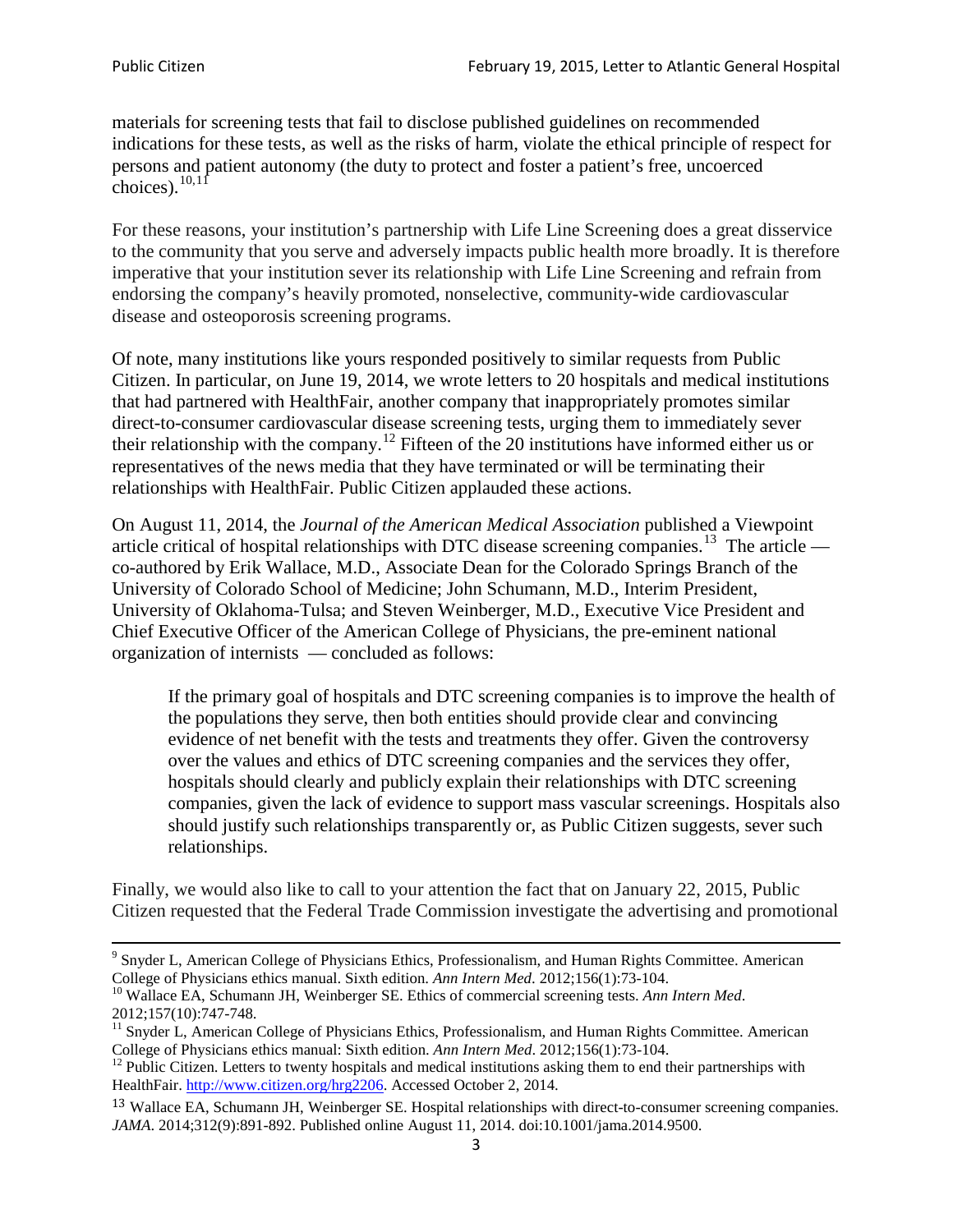activities of Life Line Screening. There is evidence that the company's advertising and promotional materials contain numerous statements that may be deceptive within the meaning of the Federal Trade Commission Act. These materials make unsubstantiated medical-benefit efficacy claims about Life Line Screening's primary cardiovascular disease and osteoporosis screening package, and they omit information material to consumers regarding the risks of adverse health-related outcomes and financial harms that may result from the screening.

Thank you for your prompt attention to this important patient safety and public health issue. Please contact us when you end your relationship with Life Line Screening.

Sincerely,

Vikram Krishnasamy, M.D., M.P.H. Researcher Public Citizen's Health Research Group

Michael Carome, M.D. **Director** Public Citizen's Health Research Group

Sidney M. Wolfe, M.D. Founder and Senior Adviser Public Citizen's Health Research Group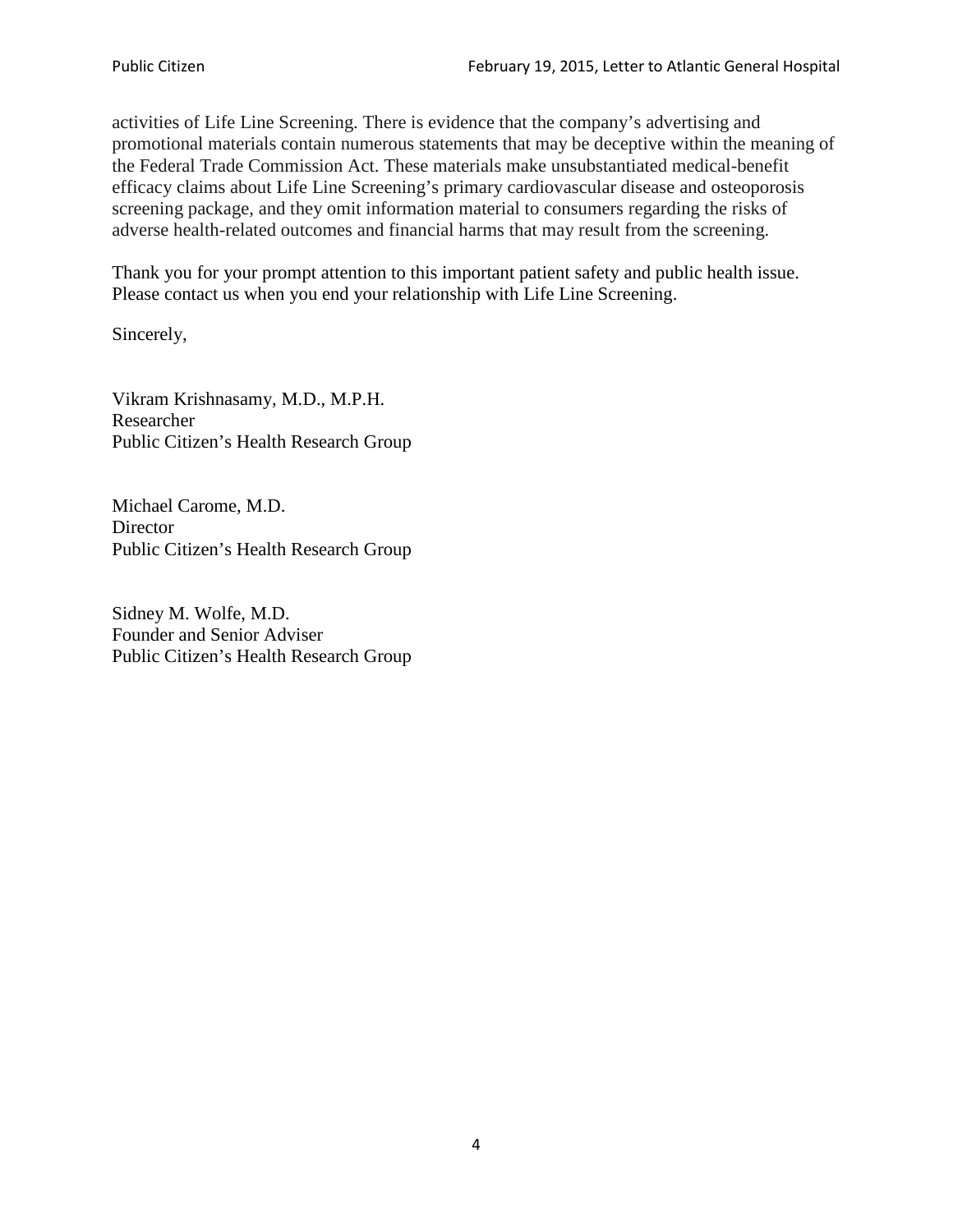# **Appendix**

# **Assessment of Cardiovascular Disease and Osteoporosis Screening Tests Offered by Life Line Screening**

Life Line Screening heavily promotes directly to consumers a package of four cardiovascular disease screening tests plus an osteoporosis risk assessment test.<sup>[14](#page-4-0),[15](#page-4-1)</sup> The four cardiovascular disease screening tests in the package are an electrocardiogram to screen for atrial fibrillation, a carotid artery ultrasound, an abdominal aortic aneurysm ultrasound, and a peripheral arterial disease test. The osteoporosis risk assessment test is an ultrasound of the heel bone to measure bone mass density.

Promotional materials describing these screening tests on the Life Line Screening website and in direct-to-consumer print solicitations mailed directly to people's homes misleadingly note the following:

Since our inception in 1993, we have screened nearly eight million people, and currently screen nearly one million people each year at over 16,000 screening events nationwide. Through this experience, we often identify serious health issues and **have helped save thousands of lives**. [16](#page-4-2) [Emphasis added]

"These screenings have **proven to be safe and accurate** in detecting your risks of stroke and vascular disease – so you and your doctor can do something about it before it's too late."<sup>[17](#page-4-3)</sup> [Emphasis added]

The Life Line Screening promotional materials recommend that adults over age 50 undergo these five screening tests annually:<sup>[18](#page-4-4),[19,](#page-4-5)[20,](#page-4-6)[21](#page-4-7),[22](#page-4-8)</sup>

Q. Who needs to be screened?

A. The answer is anyone over 50 who wants to be proactive about his or her health. …

<span id="page-4-0"></span><sup>&</sup>lt;sup>14</sup> Life Line Screening. Screening packages. [http://www.lifelinescreening.com/What-We-Do/Screening-Packages.](http://www.lifelinescreening.com/What-We-Do/Screening-Packages) AccessedJanuary 9, 2015.

<span id="page-4-1"></span><sup>&</sup>lt;sup>15</sup> Undated letter from Kevin DeWeese, Director of Clinical Operations, Life Line Screening, to a consumer.

Received November 2014.<br><sup>16</sup> Life Line Screening. Who we are. http://www.lifelinescreening.com/Who-We-Are. Accessed January 9, 2015.

<span id="page-4-3"></span><span id="page-4-2"></span><sup>&</sup>lt;sup>17</sup> Undated letter from Kevin DeWeese, Director of Clinical Operations, Life Line Screening, to a consumer. Received November 2014.

<span id="page-4-4"></span><sup>&</sup>lt;sup>18</sup> Life Line Screening. Atrial fibrillation screening. [http://www.lifelinescreening.com/What-We-Do/What-We-](http://www.lifelinescreening.com/What-We-Do/What-We-Screen-For/Atrial-Fibrillation)[Screen-For/Atrial-Fibrillation.](http://www.lifelinescreening.com/What-We-Do/What-We-Screen-For/Atrial-Fibrillation) Accessed January 9, 2015.

<sup>&</sup>lt;sup>19</sup> Life Line Screening. Carotid artery disease screening. [http://www.lifelinescreening.com/What-We-Do/What-We-](http://www.lifelinescreening.com/What-We-Do/What-We-Screen-For/Carotid-Artery-Disease)

<span id="page-4-6"></span><span id="page-4-5"></span>[Screen-For/Carotid-Artery-Disease.](http://www.lifelinescreening.com/What-We-Do/What-We-Screen-For/Carotid-Artery-Disease) Accessed January 9, 2015.<br><sup>20</sup> Life Line Screening. Abdominal aortic aneurysm screening.. http://www.lifelinescreening.com/What-We-Do/What-We-Do/What-We-Screen-For/Abdominal-Aortic-Aneury

<span id="page-4-7"></span> $\frac{1}{21}$  Life Line Screening. Peripheral arterial disease screening. [http://www.lifelinescreening.com/What-We-Do/What-](http://www.lifelinescreening.com/What-We-Do/What-We-Screen-For/Peripheral-Arterial-Disease)

<span id="page-4-8"></span>[We-Screen-For/Peripheral-Arterial-Disease.](http://www.lifelinescreening.com/What-We-Do/What-We-Screen-For/Peripheral-Arterial-Disease) Accessed January 9, 2015.<br><sup>22</sup> Life Line Screening. Osteoporosis screening/bone density test. [http://www.lifelinescreening.com/What-We-](http://www.lifelinescreening.com/What-We-Do/What-We-Screen-For/Osteoporosis)[Do/What-We-Screen-For/Osteoporosis.](http://www.lifelinescreening.com/What-We-Do/What-We-Screen-For/Osteoporosis) Accessed January 9, 2015.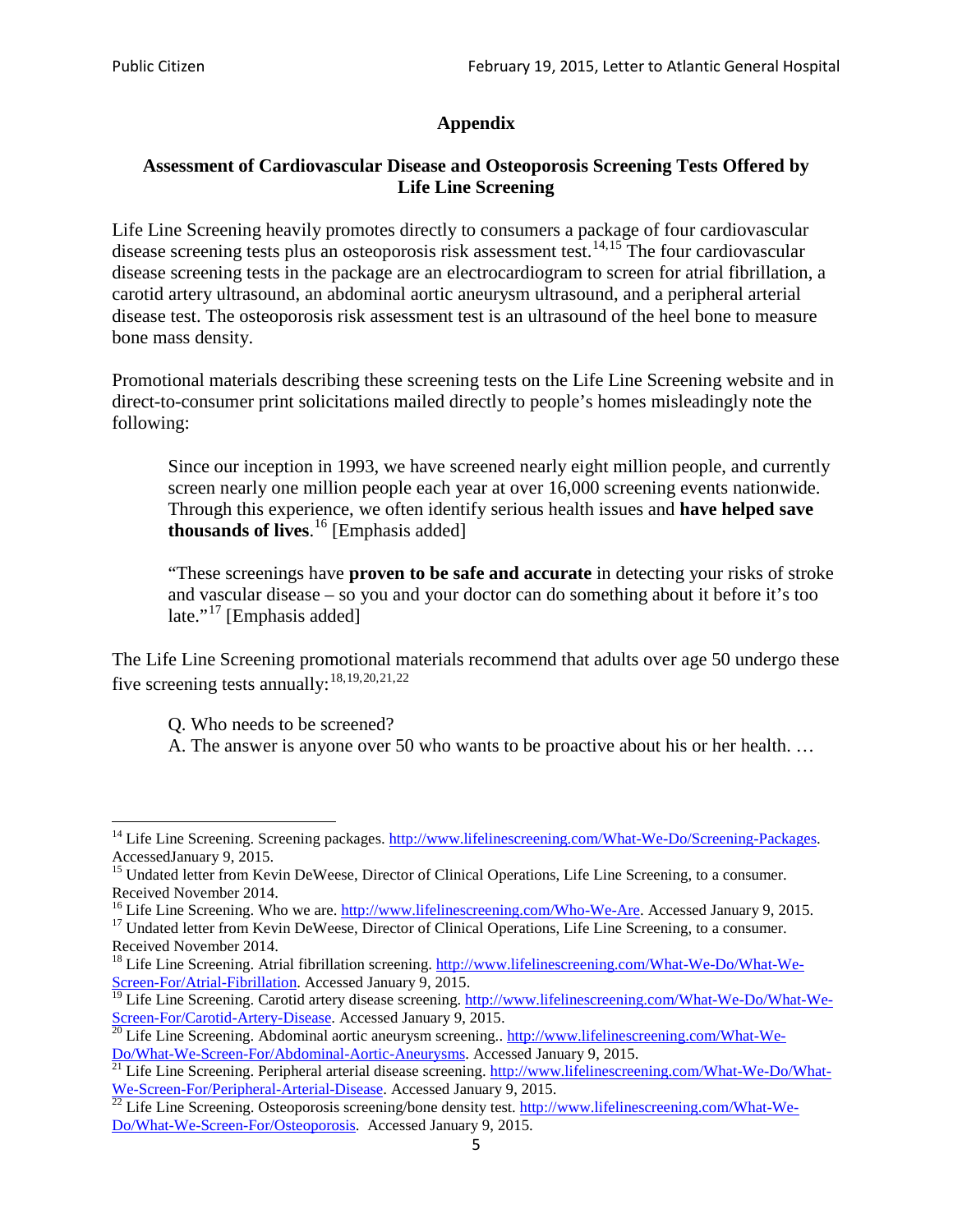However if you have a family history of stroke or heart disease, or if you have high risk factors such as being overweight, high cholesterol, smoking, or lack exercise you may wish to be screened, even if you are in your  $40^{\circ}$ s.<sup>[23](#page-5-0)</sup>

Life Line Screening's primary package is offered at a price of \$149, purportedly providing consumers a "savings of \$181."[24](#page-5-1)

Life Line Screening seeks to prompt asymptomatic individuals for whom screening for asymptomatic cardiovascular disease and osteoporosis is *not clinically indicated* to undergo screening by using inappropriate direct-to-consumer advertisements and solicitations that target consumer fear about having undetected, potentially life-threatening diseases.<sup>[25](#page-5-2)</sup> Examples of such statements found on Life Line Screening's website and print solicitation materials include the following:

- Website: "The absence of risk factors does **not** guarantee that a person will not die from a heart attack. In fact, 1 in 3 people who develop a myocardial infarction (MI) will not have any of the conventional risk factors, which include smoking, unhealthy diet, obesity, physical inactivity, high blood pressure, diabetes and raised lipids."[26](#page-5-3) [Emphasis in original]
- Website: "Similarly, **80% – 85% of strokes occur without warning in asymptomatic patients**, so they can only be significantly reduced by finding and treating the disease before it happens."<sup>[27](#page-5-4)</sup> [Emphasis added]
- Website: "Abdominal aortic aneurysms pose a threat because **they are usually silent until a medical emergency occurs**."[28](#page-5-5) [Emphasis added]
- Website: "**Aneurysms are a health risk because they can burst or rupture. A ruptured aneurysm can cause severe internal bleeding, which can lead to shock or even death.**"<sup>[29](#page-5-6)</sup> [Emphasis in original]
- Website: "Your carotid arteries are the two large blood vessels in your neck that supply blood to your brain. When these arteries become clogged with cholesterol, they become

<span id="page-5-0"></span><sup>&</sup>lt;sup>23</sup> Life Line Screening. Questions  $\&$  answers about Life Line Screening. Enclosure to undated letter from Kevin DeWeese, Director of Clinical Operations, Life Line Screening, to a consumer. Received November 2014.

<span id="page-5-1"></span><sup>&</sup>lt;sup>24</sup> Undated letter from Kevin DeWeese, Director of Clinical Operations, Life Line Screening, to a consumer. Received November 2014.

<span id="page-5-2"></span><sup>25</sup> Lovett KM, Liang BA. Direct-to-consumer cardiac screening and suspect risk evaluation. *JAMA*.  $2011;305(24):2567-2568$ .<br><sup>26</sup> Life Line Screening. The benefits of ultrasound screening in key cardiovascular disease areas.

<span id="page-5-3"></span>[http://www.lifelinescreeningresearch.com/the-benefits-of-ultrasound-screening/.](http://www.lifelinescreeningresearch.com/the-benefits-of-ultrasound-screening/) Accessed January 9, 2015.<br><sup>28</sup> Life Line Screening. Abdominal aortic aneurysm screening. http://www.lifelinescreening.com/What-We-<sup>28</sup>

<span id="page-5-5"></span><span id="page-5-4"></span>[Do/What-We-Screen-For/Abdominal-Aortic-Aneurysms.](http://www.lifelinescreening.com/What-We-Do/What-We-Screen-For/Abdominal-Aortic-Aneurysms) Accessed January 9, 2015. <sup>29</sup> Life Line Screening. Abdominal aortic aneurysm (AAA).

<span id="page-5-6"></span>[http://www.lifelinescreening.com/~/media/Files/US/pdfs/FactSheetAAAupdated.ashx.](http://www.lifelinescreening.com/~/media/Files/US/pdfs/FactSheetAAAupdated.ashx) Accessed January 9, 2015.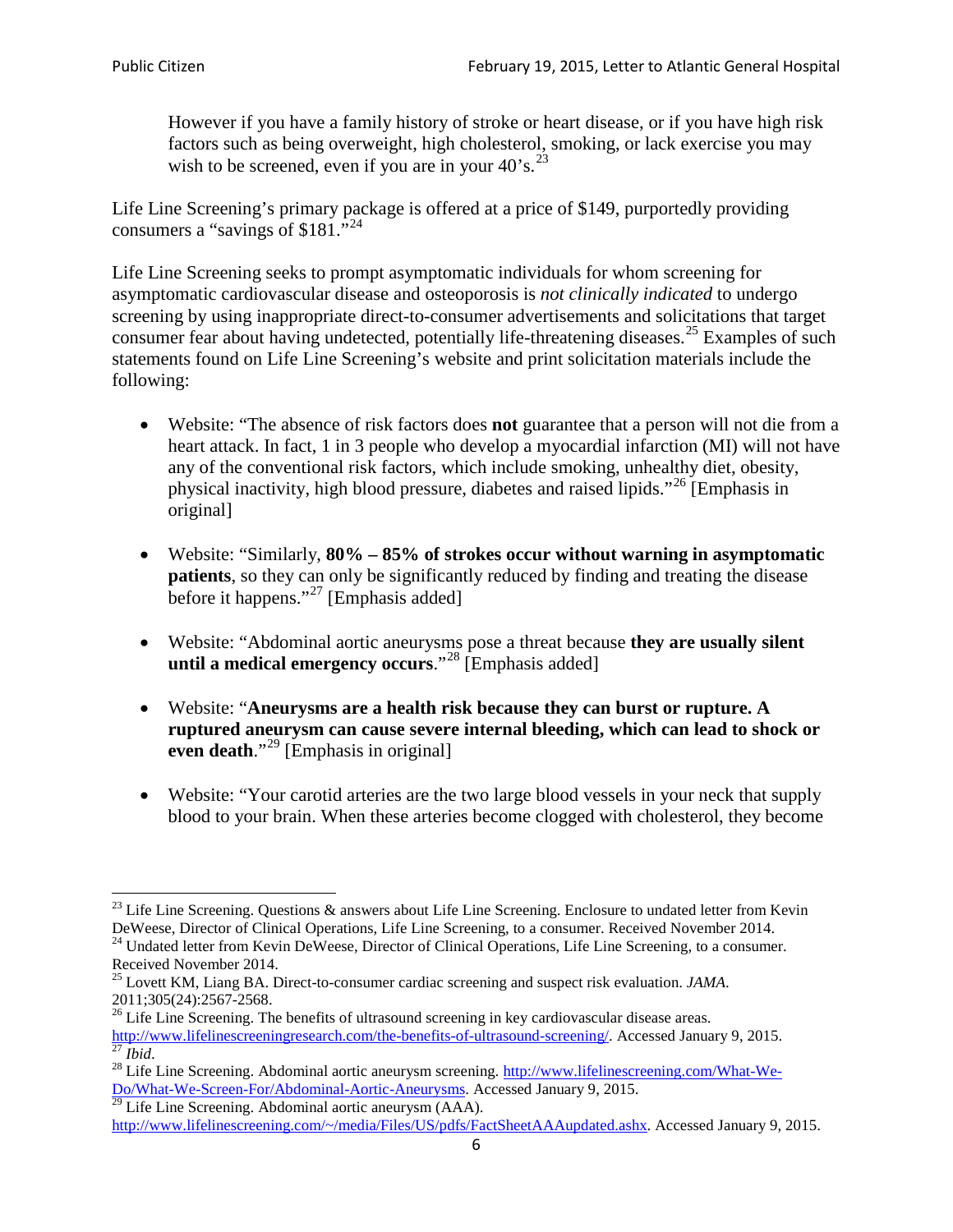**dangerously narrow**. **If a blood clot occurs in the carotid arteries, then blood cannot reach your brain and a stroke can result**. "<sup>[30](#page-6-0)</sup> [Emphasis added]

- Website: "A ruptured aortic aneurysm can cause massive internal bleeding and requires prompt emergency treatment to prevent death. **It is estimated that 80% of people with a ruptured aneurysm will die, and that many of these will die before being able to reach a hospital.**"<sup>[31](#page-6-1)</sup> [Emphasis added]
- Website: "As we age, bones begin to break down faster than new bone can be formed. Osteoporosis removes minerals from bones until they become so weak and brittle that they fracture very easily. Actions such as bending to pick up a newspaper, lifting a vacuum, or even coughing can cause a fracture. **Some fractures, such as hip fractures, may require hospitalization or major surgery, and may result in disability or even**  death."<sup>[32](#page-6-2)</sup> [Emphasis added]
- Direct-to-consumer letter: "These screenings have proven to be safe and accurate in detecting **your risks of stroke and vascular disease** – so you and your doctor **can do something about it before it's too late.**"<sup>[33](#page-6-3)</sup> [Emphasis added]
- Direct-to-consumer letter: "The lifetime risk of stroke for middle-aged men and women is 1 in 5 for women and 1 in 6 for men, and **it takes a terrible toll on families**."[34](#page-6-4) [Emphasis added]
- Direct-to-consumer letter: "Life Line Screening has conducted nearly 8 million screenings, and customers sometimes tell us they feel the **screenings saved their lives**."[35](#page-6-5) [Emphasis added]
- Direct-to-consumer letter:  $36$  "What's inside your arteries?" [Emphasis in original]

As discussed below, a review of current evidence-based guidelines and relevant scientific literature fails to provide support for use of these five tests — individually or together as a package — for widespread screening of asymptomatic individuals in the general adult population over age 50 on a one-time basis, let alone annually. For many individuals, the risks of harm outweigh the benefits of the testing. Moreover, since the tests are not clinically indicated for most people being screened, and since many people will undergo additional unnecessary testing, these screenings are resulting in financial harm to many individuals.

<span id="page-6-0"></span><sup>&</sup>lt;sup>30</sup> Life Line Screening. Carotid artery disease screening. [http://www.lifelinescreening.com/What-We-Do/What-We-](http://www.lifelinescreening.com/What-We-Do/What-We-Screen-For/Carotid-Artery-Disease)[Screen-For/Carotid-Artery-Disease.](http://www.lifelinescreening.com/What-We-Do/What-We-Screen-For/Carotid-Artery-Disease) Accessed January 9, 2015.<br><sup>31</sup> *Ibid.* 32 Life Line Screening. Osteoporosis screening/bone density test. [http://www.lifelinescreening.com/What-We-](http://www.lifelinescreening.com/What-We-Do/What-We-Screen-For/Osteoporosis)

<span id="page-6-2"></span><span id="page-6-1"></span>[Do/What-We-Screen-For/Osteoporosis.](http://www.lifelinescreening.com/What-We-Do/What-We-Screen-For/Osteoporosis) Accessed January 9, 2015. <sup>33</sup> Undated letter from Kevin DeWeese, Director of Clinical Operations, Life Line Screening, to a consumer.

<span id="page-6-3"></span>Received November 2014.<br><sup>34</sup> Ibid.

<span id="page-6-4"></span>

<span id="page-6-5"></span><sup>34</sup> *Ibid*. 35 *Ibid*. 36 *Ibid*.

<span id="page-6-6"></span>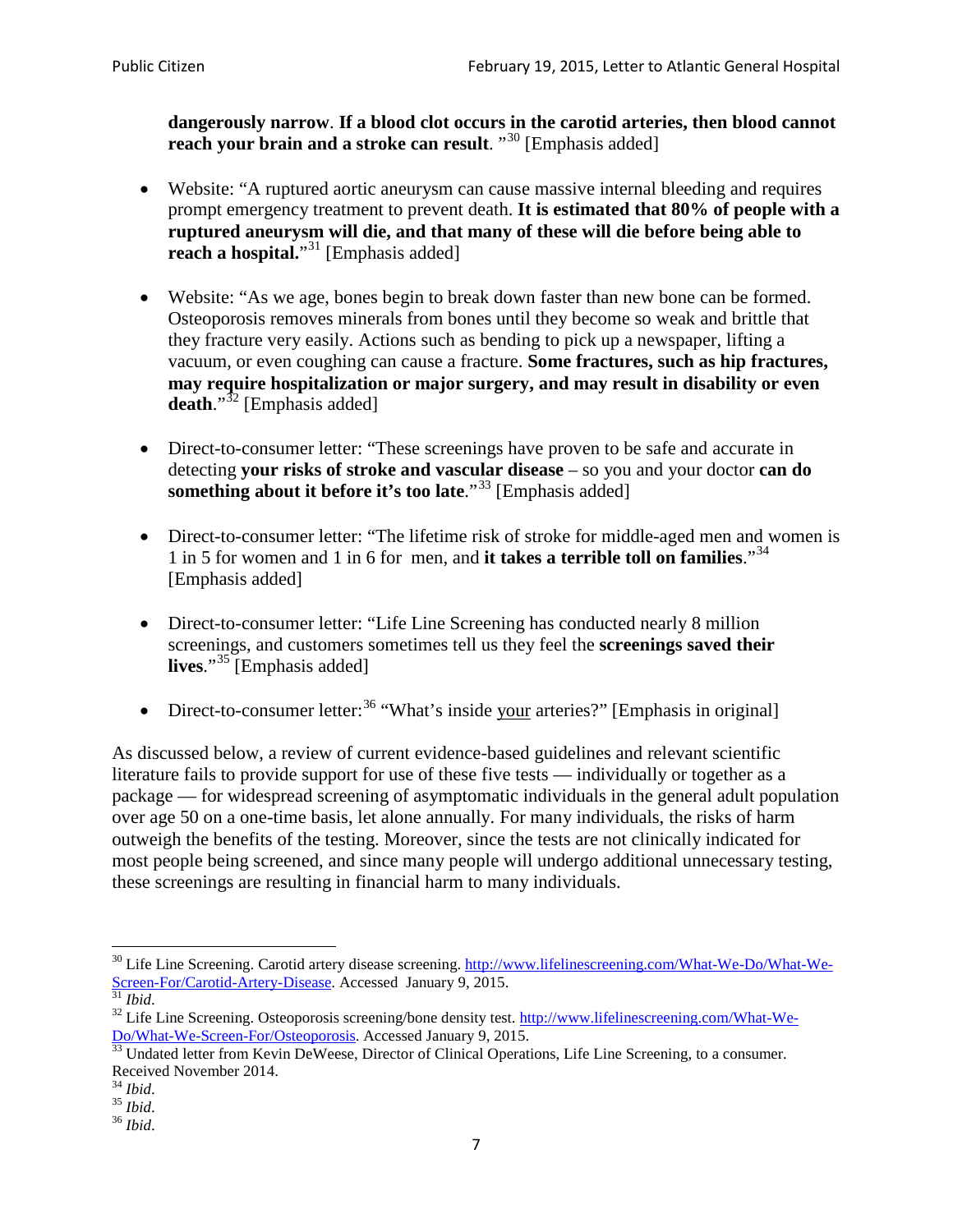Although the following screening tests sound appealing, each one either: (a) clinically benefits only appropriately selected high-risk groups of patients (rather than *all* adults over age 50); or (b) has not been scientifically proven to provide any clinically meaningful benefit to anyone. Widespread and indiscriminate use of these tests is likely to be harmful to large numbers of individuals in the general, asymptomatic population by yielding a significant number of falsepositive test results, leading to subsequent unnecessary diagnostic procedures and treatments, associated adverse effects of those procedures and treatments, and unwarranted anxiety in tested individuals. In addition, some individuals undergoing inappropriate screening will have truepositive abnormal results, but the abnormalities found will never cause symptoms or death, leading to overdiagnosis.

# **A. Atrial fibrillation screening with electrocardiogram (ECG):**

The Life Line Screening online promotional materials state:<sup>[37](#page-7-0)</sup>

Atrial Fibrillation is the most common type of heart arrhythmia (abnormal heartbeat). It occurs when the heart's upper chambers (the atria) beat irregularly or quiver. Without an effective heartbeat blood isn't pumped completely out of the atria, causing blood to pool and possibly clot. A clot can travel to other parts of the body, including the brain, where it may result in stroke.

Screening for Atrial Fibrillation

• A non-invasive procedure used to detect irregular heartbeat (a major risk factor for stroke), an Atrial Fibrillation screening is performed by attaching [ECG] electrodes above your wrists and ankles.

Who should have an atrial fibrillation screening?

• Anyone with risk factors for stroke, atrial fibrillation or carotid artery disease

How often should I get an atrial fibrillation screening?

• Annually

<span id="page-7-1"></span>However, we are not aware of any major medical professional organization that endorses widespread screening of asymptomatic patients younger than age 65 for atrial fibrillation. In addition, atrial fibrillation can be detected in most patients who have the condition simply by checking for an irregularly irregular pulse during a physical exam.

In 2011, the American Heart Association (AHA) and the American Stroke Association (ASA) jointly issued updated evidence-based guidelines for the primary prevention of stroke.<sup>[38](#page-7-1)</sup> The

<span id="page-7-0"></span><sup>&</sup>lt;sup>37</sup> Life Line Screening. Atrial fibrillation screening. [http://www.lifelinescreening.com/What-We-Do/What-We-](http://www.lifelinescreening.com/What-We-Do/What-We-Screen-For/Atrial-Fibrillation)[Screen-For/Atrial-Fibrillation.](http://www.lifelinescreening.com/What-We-Do/What-We-Screen-For/Atrial-Fibrillation) Accessed January 9, 2015.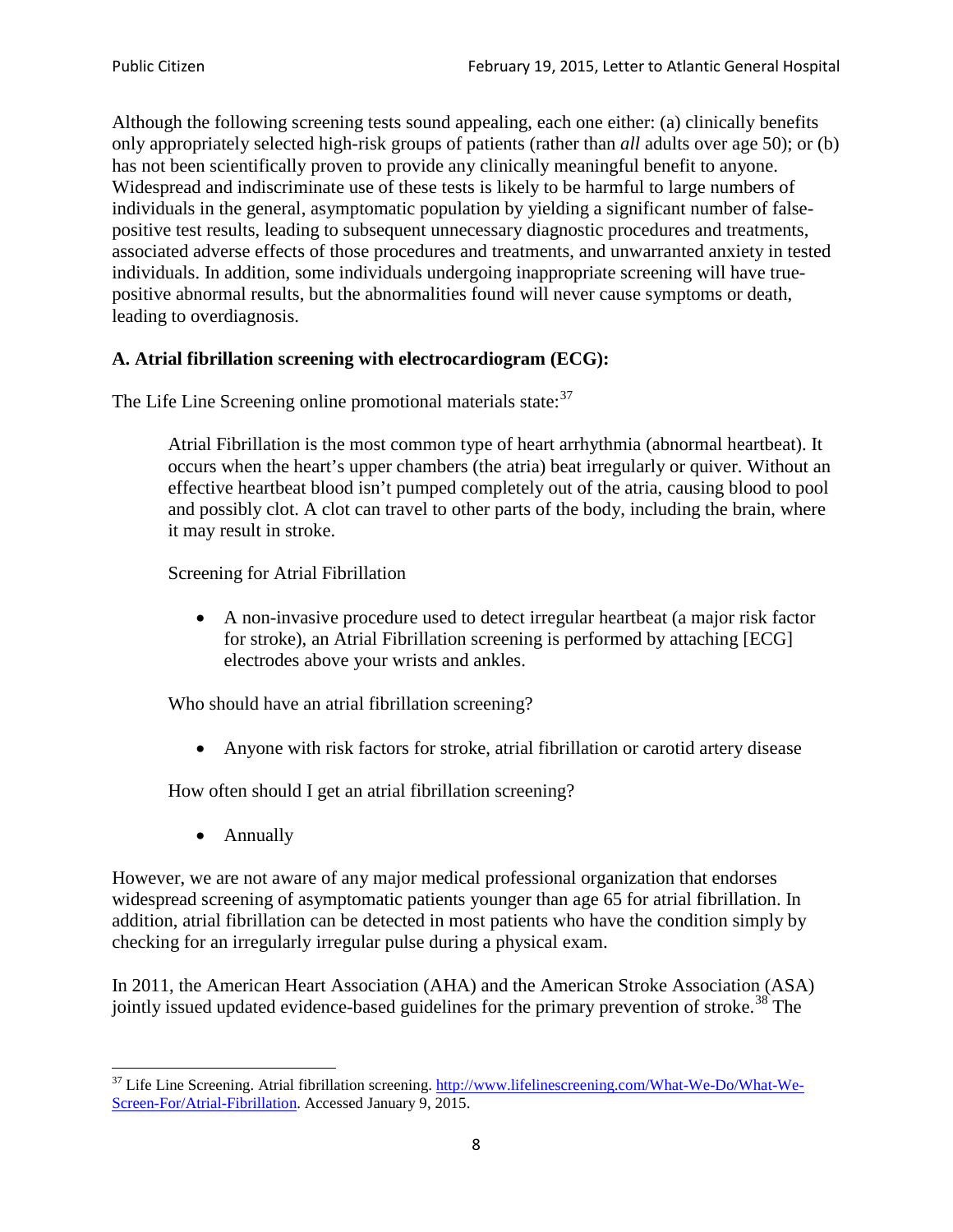American Academy of Neurology (AAN) affirmed the value of these guidelines. The 2011 AHA/ASA guidelines provided the following recommendation regarding screening for atrial fibrillation:

Active screening for atrial fibrillation in patients >65 years of age in primary care settings using pulse taking followed by an ECG as indicated can be useful.

In 2014, the AHA and the ASA issued updated evidence-based guidelines for the primary prevention of stroke.<sup>[39](#page-8-0)</sup> The AAN again affirmed the value of the updated guidelines, and the American Association of Neurological Surgeons, the Congress of Neurological Surgeons and the Preventive Cardiovascular Nurses Association endorsed them. The update provided the following recommendation regarding screening for atrial fibrillation:

Active screening for AF in the primary care setting in patients >65 years of age by pulse assessment followed by ECG as indicated can be useful.

In 2010 and 2012, the European Society of Cardiology issued evidence-based guidelines that similarly recommended that patients ages 65 and older be screened for atrial fibrillation by their primary health care providers by checking the pulse, followed by an ECG in case of irregularity. $40,41$  $40,41$ 

# **B. Stroke/Carotid Artery Ultrasound:**

The Life Line Screening online promotional materials state:<sup>[42](#page-8-3)</sup>

Your carotid arteries are the two large blood vessels in your neck that supply blood to your brain. When these arteries become clogged with cholesterol, they become dangerously narrow. If a blood clot occurs in the carotid arteries, then blood cannot reach your brain and a stroke can result. …

<sup>&</sup>lt;sup>38</sup> Goldstein LB, Bushnell CD, Adams RJ, et al. Guidelines for the primary prevention of stroke: A guideline for healthcare professionals from the American Heart Association/American Stroke Association. *Stroke*.

<sup>2011;42(2):517-584.</sup> [see page 1 for title, authors, ANA affirmation; see page 21 for recommendation]

<span id="page-8-0"></span> $\frac{2011,42(2)(317,601)}{39}$  Meschia JF, Bushnell C, Goden-Albala B, et al. Guidelines for the primary prevention of stroke: A statement for healthcare professionals from the American Heart Association/American Stroke Association. *Stroke*.

<sup>2014;45(12):3754-3832.</sup> [see page 1 for title, authors, ANA affirmation and other endorsements; see page 24 for recommendation]

<span id="page-8-1"></span><sup>40</sup> Camm AJ, Kirchhof P, Lip GYH, et al. Guidelines for the management of atrial fibrillation: The Task Force for the Management of Atrial Fibrillation of the European Society of Cardiology (ESC). *Eur Heart J*. 2010;31:2369- 2429. [See page 50]

<span id="page-8-2"></span><sup>41</sup> Camm AJ, Lip GYH, De Caterina R, et al. 2012 focused update of the ESC Guidelines for the management of atrial fibrillation: An update of the 2010 ESC Guidelines for the management of atrial fibrillation. *Eur Heart J*.

<span id="page-8-3"></span><sup>&</sup>lt;sup>2012</sup>;23(21):2719-2747. [See page 2733] 42 Life Line Screening. [http://www.lifelinescreening.com/What-We-Do/What-We-](http://www.lifelinescreening.com/What-We-Do/What-We-Screen-For/Carotid-Artery-Disease)[Screen-For/Carotid-Artery-Disease.](http://www.lifelinescreening.com/What-We-Do/What-We-Screen-For/Carotid-Artery-Disease) Accessed January 9, 2015.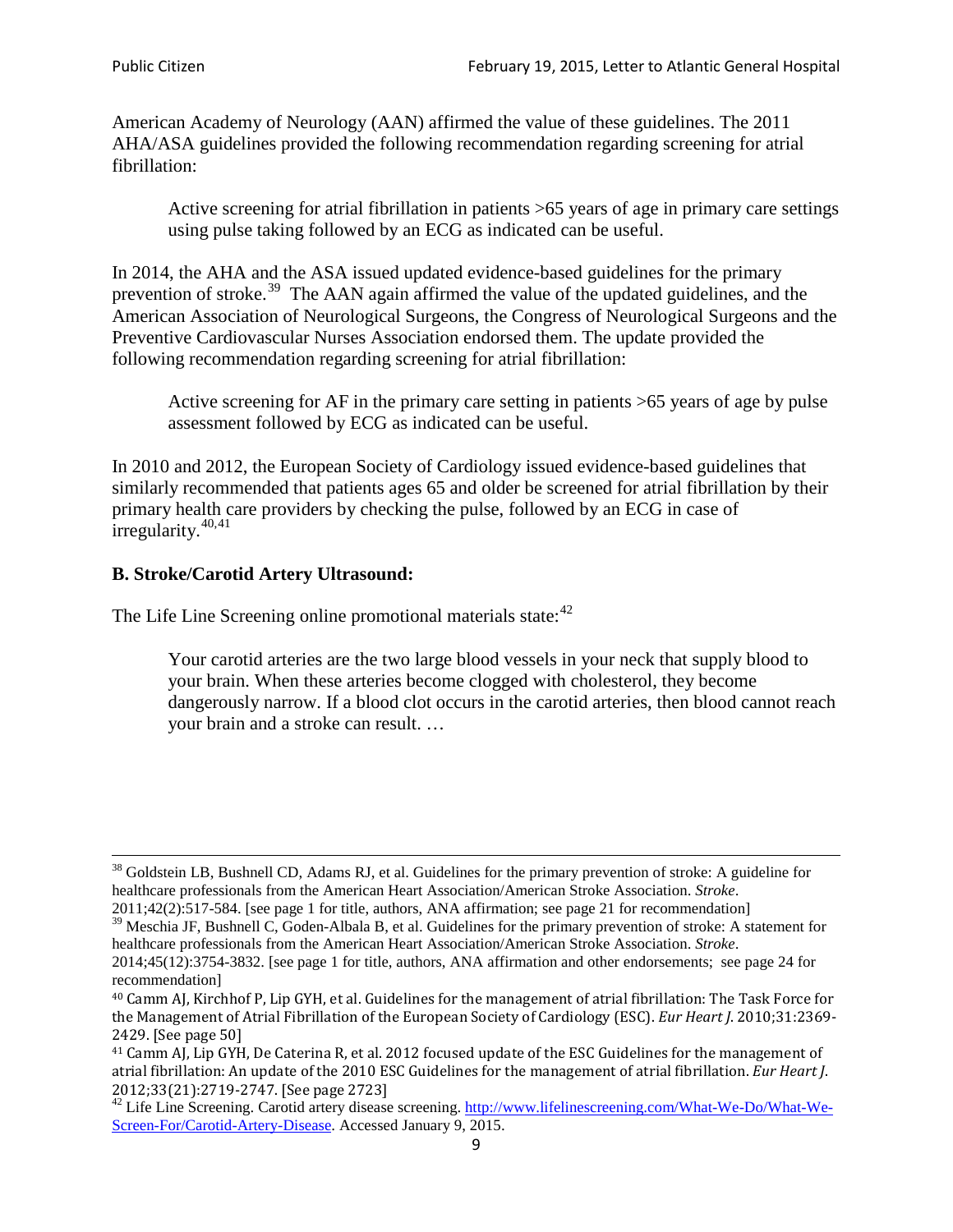Carotid Artery Disease (Plaque) Screening

• Simple, painless and non-invasive, this screening uses cutting-edge Doppler color flow ultrasound technology to create images of the carotid arteries while also measuring blood flow through them.

Who should have a carotid artery screening?

- Anyone over age 50
- Anyone over age 40 with risk factors

How often should I get a carotid artery screening?

• Annually

However, several major medical professional organizations affirmatively recommend *against* indiscriminate screening with carotid artery ultrasounds in low-risk, asymptomatic individuals, and we are not aware of any major medical professional organization that endorses such screening.

Good evidence indicates that although stroke is a leading cause of death and disability in the United States, a relatively small proportion of all disabling, unheralded strokes are due to carotid artery disease. Studies also suggest that only about 1 percent of the general population older than 65 has severe carotid artery stenosis (60 to 90 percent narrowing).<sup>[43](#page-9-0)</sup> Carotid artery stenosis is more prevalent in older adults, smokers, those with hypertension and those with heart disease; unfortunately, research has not found any single risk factor or clinically useful risk stratification tool that can reliably and accurately distinguish people who have clinically important carotid artery stenosis from those who do not.<sup>[44](#page-9-1)</sup>

In 2006, the AHA and the ASA issued a series of evidence-based guidelines for the primary prevention of stroke.<sup>[45](#page-9-2)</sup> The value of the guidelines was affirmed by the AAN. Although the guidelines did not include a specific recommendation about screening the general population for asymptomatic carotid stenosis, they did state the following:

Although highly selected patients may benefit, screening of general populations for asymptomatic carotid stenosis is unlikely to be cost-effective. The cost-effectiveness of even a one-time screening approach would be highly dependent on the ability to identify a group of persons with a high pretest likelihood of having high-grade asymptomatic disease, the availability of a screening test with a very high sensitivity and specificity when used on a side-scale basis, and very low perioperative complication rates.

<span id="page-9-0"></span> $^{43}$  U.S. Preventive Services Task Force. Screening for carotid artery stenosis: U.S. Preventive Services Task Force recommendation statement. Ann Intern Med. 2007;147(12):854-859.

<span id="page-9-2"></span><span id="page-9-1"></span><sup>&</sup>lt;sup>44</sup> *Ibid*. <sup>45</sup> Goldstein LB, Adams R, Alberts MJ, et al. Primary prevention of ischemic stroke: A guideline from the American <sup>45</sup> Goldstein LB, Adams R, Alberts MJ, et al. Primary prevention of ischemic stroke: A guide Heart Association/American Stroke Association Stroke Council. *Stroke*. 2006;37(6):1583-633.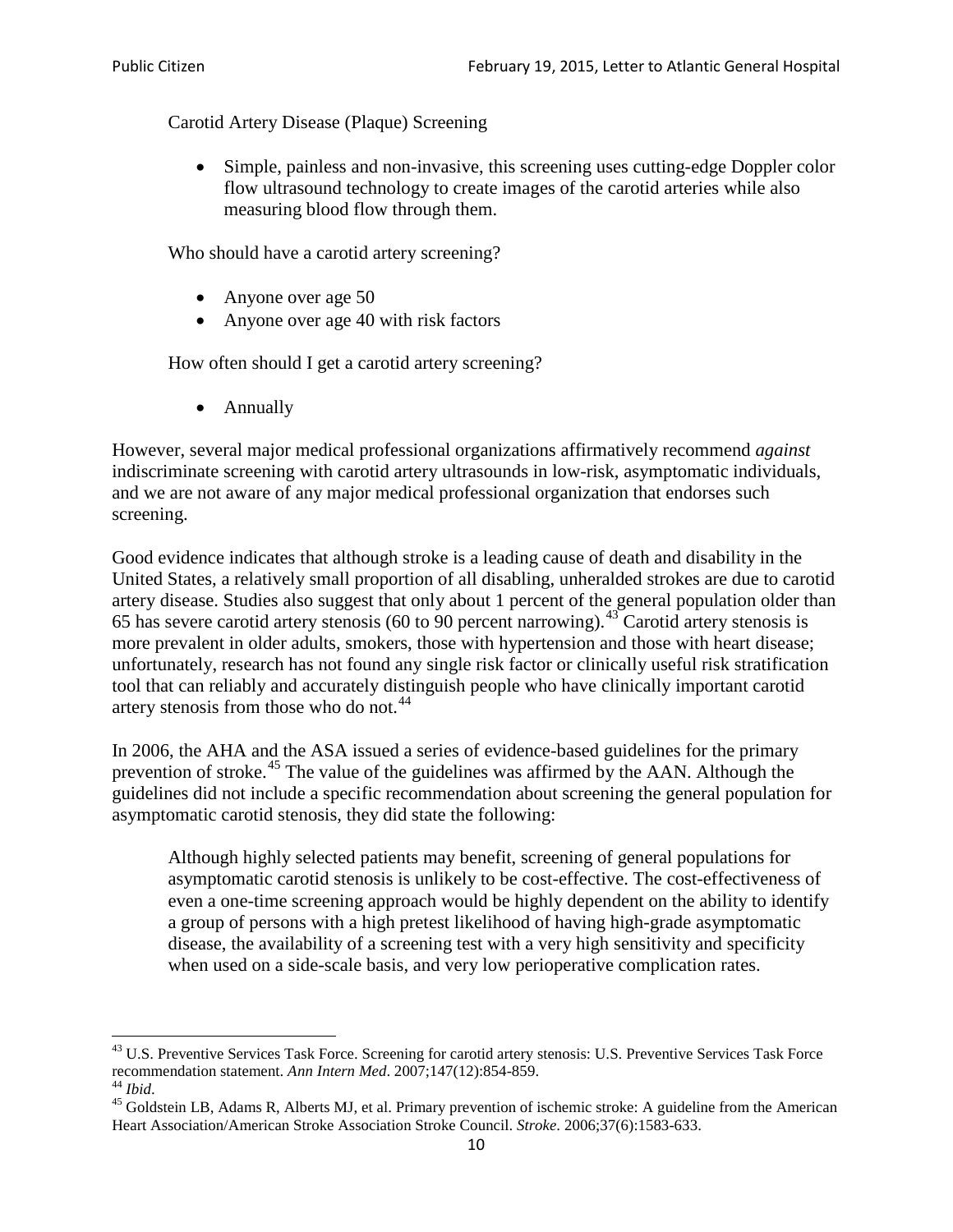These conditions for cost-effective screening are not met for carotid artery ultrasound screening of asymptomatic individuals in the general population, as discussed below.

In 2011, the AHA and the ASA issued updated guidelines for the primary prevention of stroke, the value of which was again affirmed by the  $AAN<sup>46</sup>$  $AAN<sup>46</sup>$  $AAN<sup>46</sup>$ . The updated guidelines stated the following:

Population screening for asymptomatic carotid artery stenosis is not recommended.

In 2014, the AHA and the ASA issued updated guidelines for the primary prevention of stroke.<sup>47</sup> The AAN again affirmed the value of the updated guidelines, and the American Association of Neurological Surgeons, the Congress of Neurological Surgeons, and the Preventive Cardiovascular Nurses Association endorsed them. The updated guidelines stated the following:

Screening low-risk populations for asymptomatic carotid artery stenosis is not recommended.

In 2007, the U.S. Preventive Services Task Force (USPSTF) issued an evidence-based grade D recommendation *against* screening for asymptomatic carotid artery stenosis in the general population.[48](#page-10-2) In making this a grade D recommendation, the USPSTF concluded with moderate certainty that for individuals with asymptomatic carotid artery stenosis, the benefits of screening do not outweigh the harms. It noted, in particular, the following:

#### **Importance**

Good evidence indicates that although stroke is a leading cause of death and disability in the United States, a relatively small proportion of all disabling, unheralded strokes is due to [carotid artery stenosis].

#### **Detection**

The most feasible screening test for severe [carotid artery stenosis] (for example, 60% to 99% stenosis) is duplex ultrasonography. Good evidence indicates that this test has moderate sensitivity and specificity and yields many false-positive results. A positive result on duplex ultrasonography is often confirmed by digital subtraction angiography, which is more accurate but can cause serious adverse events. Noninvasive confirmatory tests, such as magnetic resonance angiography, involve some inaccuracy. Given these facts, some people with false-positive test results may receive unnecessary invasive carotid endarterectomy surgery.

<span id="page-10-0"></span><sup>&</sup>lt;sup>46</sup> Goldstein LB, Bushnell CD, Adams RJ, et al. Guidelines for the primary prevention of stroke: A guideline for healthcare professionals from the American Heart Association/American Stroke Association. *Stroke*.<br>2011;42(2):517-584. [see page 1 for title, authors, ANA affirmation; see page 25 for recommendation]

<span id="page-10-1"></span><sup>&</sup>lt;sup>47</sup> Meschia JF, Bushnell C, Goden-Albala B, et al. Guidelines for the primary prevention of stroke: A statement for healthcare professionals from the American Heart Association/American Stroke Association. *Stroke*. 2014;45(12):3754-3832. [see page 1 for title, authors, ANA affirmation and other endorsements; see page 30 for

recommendation]

<span id="page-10-2"></span><sup>&</sup>lt;sup>48</sup> U.S. Preventive Services Task Force. Screening for carotid artery stenosis: U.S. Preventive Services Task Force recommendation statement. *Ann Intern Med*. 2007;147(12):854-9.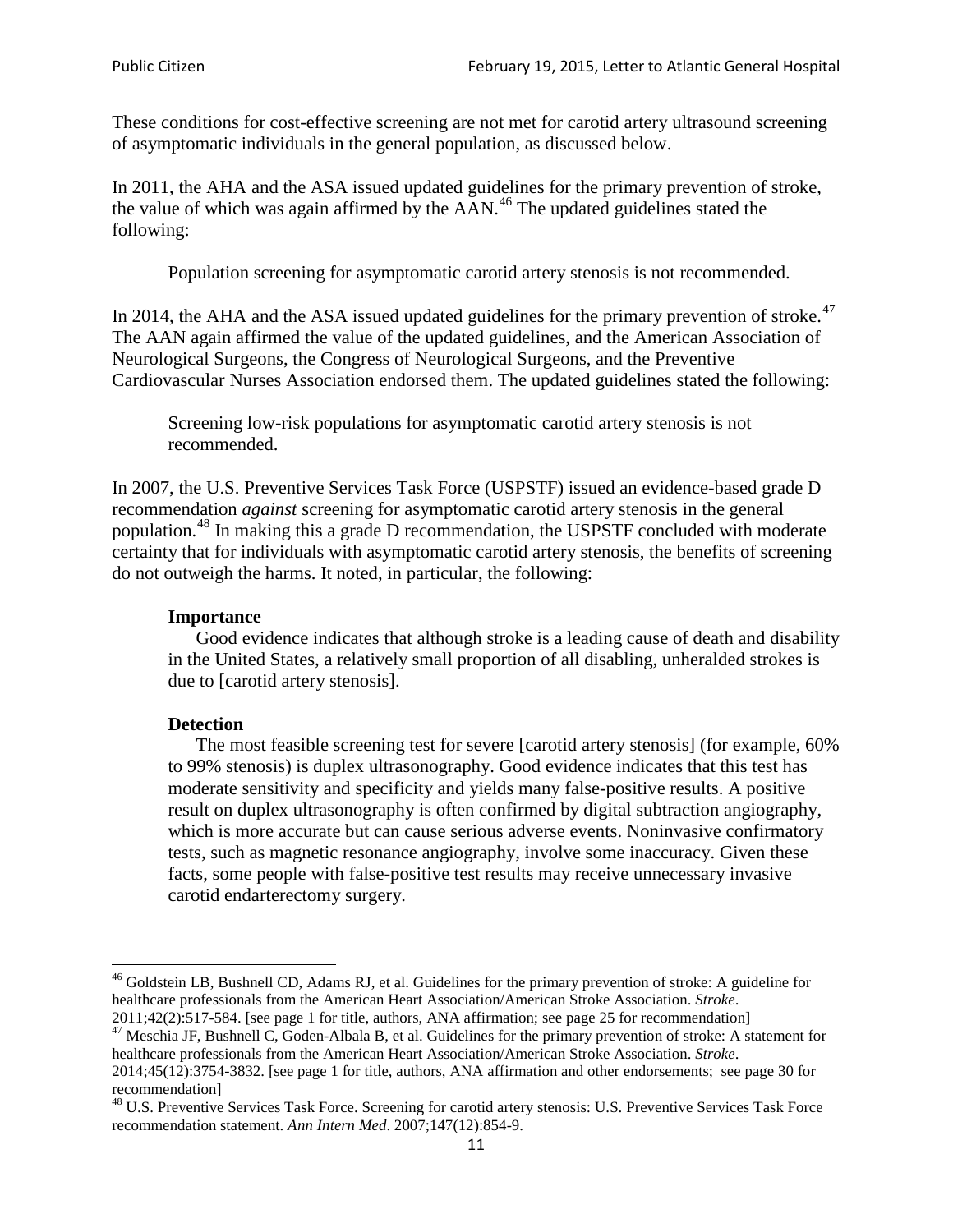### **Benefits of Detection and Early Intervention**

Good evidence indicates that in selected, high-risk trial participants with asymptomatic severe [carotid artery stenosis], carotid endarterectomy by selected surgeons reduces the 5-year absolute incidence of all strokes or perioperative death by approximately 5%. These benefits would be less among asymptomatic people in the general population. For the general primary care population, the benefits are judged to be no greater than small.

## **Harms of Detection and Early Intervention**

Good evidence indicates that both the testing strategy and the treatment with carotid endarterectomy can cause harms. A testing strategy that includes angiography will itself cause some strokes. A testing strategy that does not include angiography will cause some strokes by leading to carotid endarterectomy in people who do not have severe [carotid artery stenosis]. In excellent centers, carotid endarterectomy is associated with a 30-day stroke or mortality rate of about 3%; some areas have higher rates. These harms are judged to be no less than small.

In July 2014, the USPSTF issued an updated recommendation against screening for asymptomatic carotid artery stenosis in the general population.<sup>[49](#page-11-0)</sup> In reaffirming its prior recommendation, the USPSTF concluded with moderate certainty that the harms of screening for asymptomatic carotid artery stenosis outweigh the benefits. The USPSTF presented the following updated rationale: $50$ 

### **Importance**

Stroke is a leading cause of death and disability in the United States. Although asymptomatic carotid artery stenosis is a risk factor for stroke, it causes a relatively small proportion of strokes.

#### **Detection**

The most feasible screening test for carotid artery stenosis (defined as 60% to 99% stenosis) is ultrasonography. Although adequate evidence indicates that this test has high sensitivity and specificity, in practice, ultrasonography yields many false-positive results in the general population, which has a low prevalence of carotid artery stenosis (approximately 0.5% to 1%). There are no externally validated, reliable tools that can determine who is at increased risk for carotid artery stenosis or for stroke when carotid artery stenosis is present. Adequate evidence indicates that the accuracy of screening by auscultation of the neck is poor.

#### **Benefits of Detection and Early Intervention**

There is no direct evidence on the benefits of screening for carotid artery stenosis. Adequate evidence indicates that in selected trial participants with asymptomatic carotid artery stenosis, carotid endarterectomy (CEA) performed by selected surgeons reduces the absolute incidence of all strokes or perioperative death by approximately 3.5%

<span id="page-11-0"></span><sup>&</sup>lt;sup>49</sup> LeFevre on behalf of the U.S. Preventive Services Task Force. Screening for asymptomatic carotid artery stenosis: U.S. Preventive Services Task Force Recommendation Statement. *Ann Intern Med*. Published online July 8, 2014. doi:10.7326/M14-1333. <sup>50</sup> *Ibid*.

<span id="page-11-1"></span>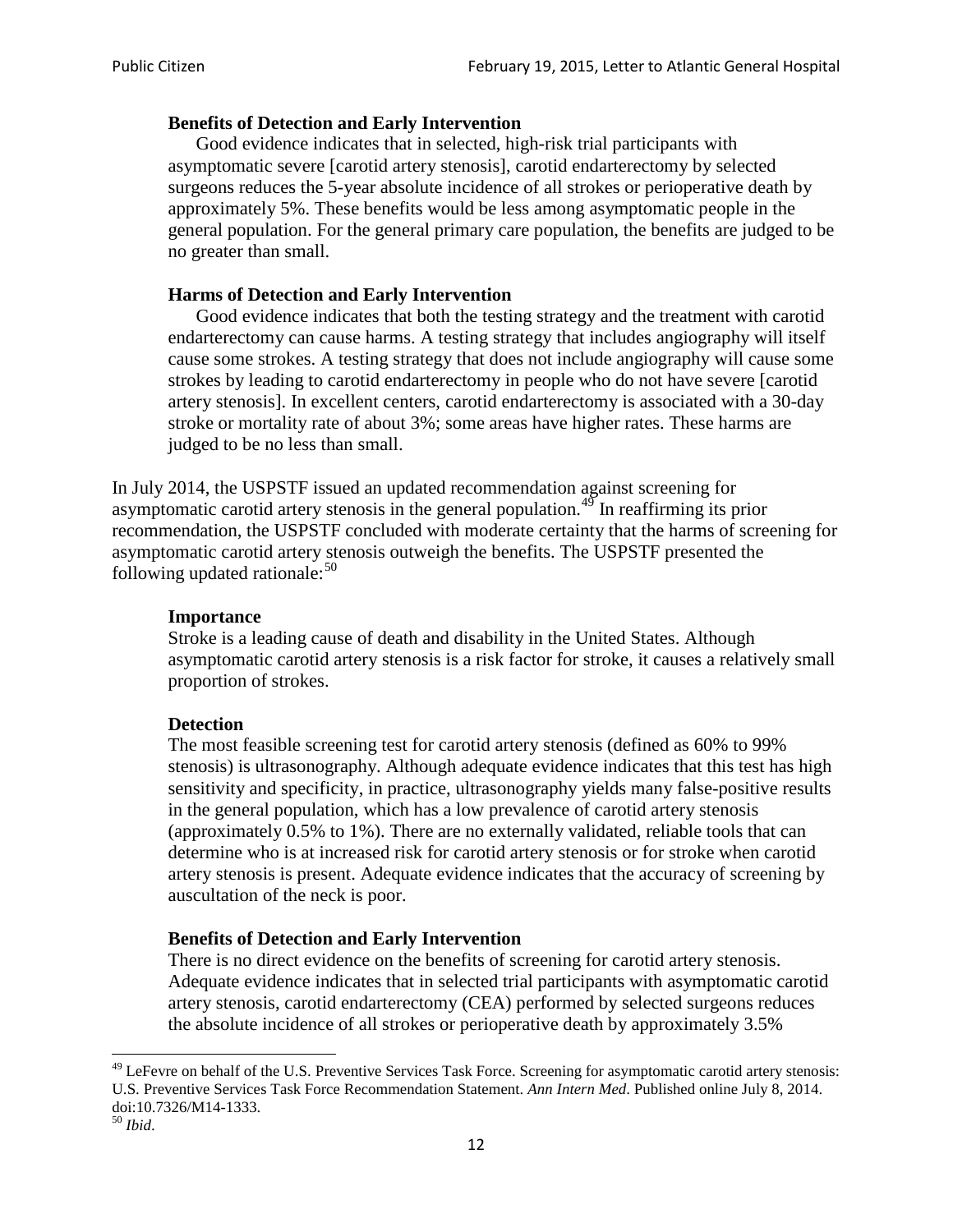compared with (outdated) medical management. However, this difference is probably smaller with current optimal medical management. The magnitude of these benefits would be smaller in asymptomatic persons in the general population. For the general primary care population, the magnitude of benefit is small to none. There is no evidence that identification of asymptomatic carotid artery stenosis leads to any benefit from adding or increasing medication doses (beyond current standard medical therapy for cardiovascular disease prevention).

# **Harms of Detection and Early Intervention**

Adequate evidence indicates that both the testing strategy for carotid artery stenosis and treatment with CEA can cause harms. Although screening with ultrasonography has few direct harms, all screening strategies, including those with or without confirmatory tests (that is, digital subtraction or magnetic resonance angiography), have imperfect sensitivity and specificity and could lead to unnecessary interventions and result in serious harms. In selected centers similar to those in the trials, CEA is associated with a 30-day stroke or mortality rate of approximately 2.4%; reported rates are as high as approximately 5% in low-volume centers and 6% in certain states. Myocardial infarctions are reported in 0.8% to 2.2% of patients after CEA. The 30-day stroke or mortality rate after carotid angioplasty and stenting (CAAS) is approximately 3.1% to 3.8%. The overall magnitude of harms of screening and subsequent treatment of asymptomatic carotid artery stenosis is small to moderate depending on patient population, surgeon, center volume, and geographic location.

In 2007, the American Society of Neuroimaging, with co-sponsorship by the Society of Vascular and Interventional Neurology, issued evidence-based recommendations on the screening of asymptomatic carotid artery disease in the general population and selected subsets of patients.<sup>[51](#page-12-0)</sup> These societies issued a grade E recommendation *against* screening for carotid artery stenosis in the general population or in a selected population based on age, gender or any other variable alone. The criteria for a grade E recommendation were that the prevalence of disease may be high or low but detection and treatment is documented to have no benefit, or prevalence of disease is low. They also issued a grade A recommendation that screening of selective subpopulations of adults age 65 or older with at least three cardiovascular risk factors (hypertension, coronary artery disease, current cigarette smoking or hyperlipidemia) needs to be considered. The criteria of a grade A recommendation were that the prevalence of disease is high and detection and treatment is of documented benefit.

In 2011, the Society for Vascular Surgery issued a position statement recommending ultrasound screening of carotid arteries only for high-risk individuals age 55 or older, taking into account cardiovascular risk factors, such as a history of hypertension, diabetes mellitus, smoking,

<span id="page-12-0"></span><sup>&</sup>lt;sup>51</sup> Qureshi AI, Alexandrov AV, Tegeler CH, et al. Guidelines for screening of extracranial carotid artery disease: a statement for healthcare professionals from the multidisciplinary practice guidelines committee of the American Society of Neuroimaging; cosponsored by the Society of Vascular and Interventional Neurology. *J Neuroimaging*. 2007;17(1):19-47.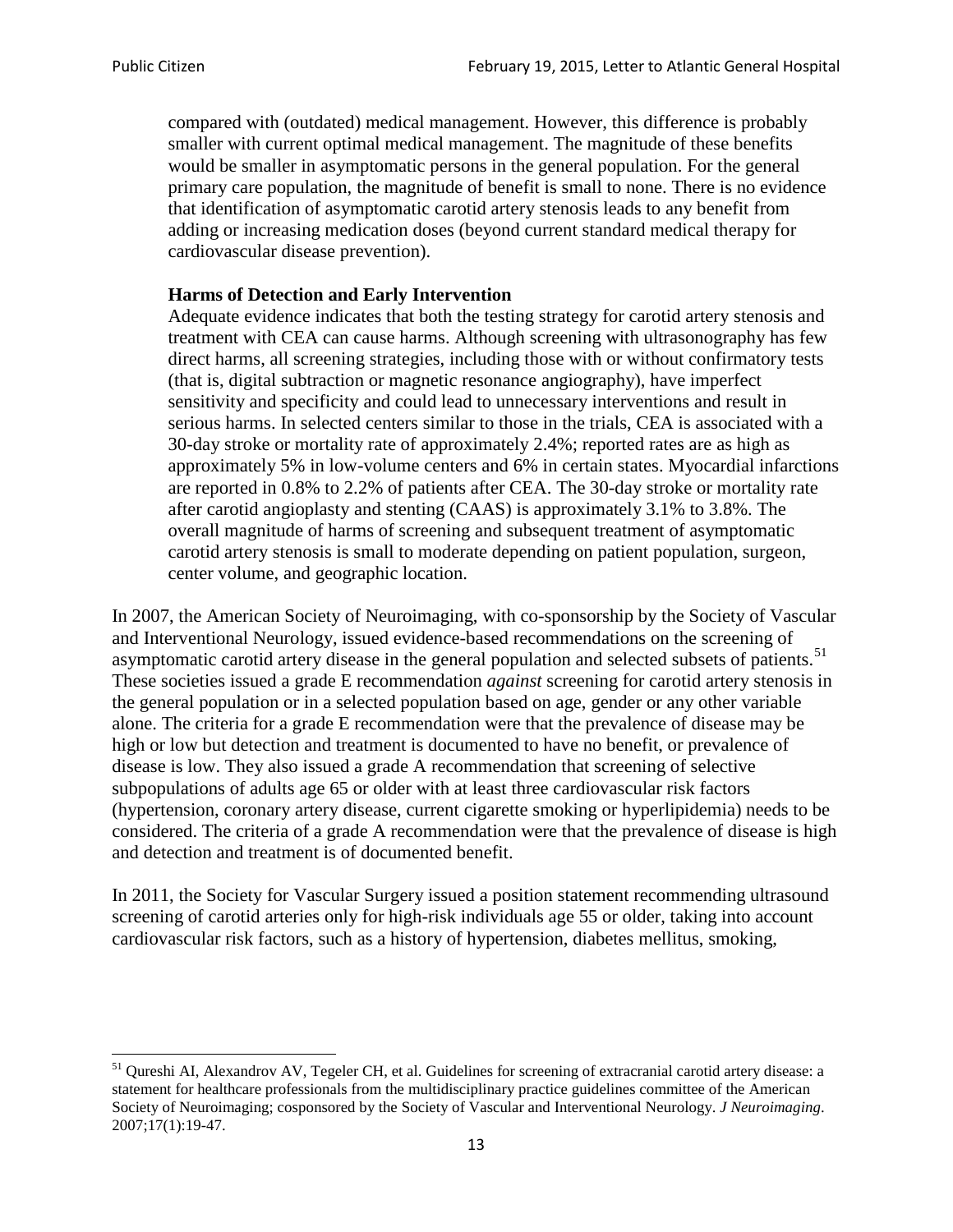hypercholesterolemia, or known cardiovascular disease.<sup>[52](#page-13-0)</sup> The position statement provided little substantive evidence to support this recommendation.

Thus, screening for carotid artery stenosis with ultrasound in the general, asymptomatic population has *not* been shown to significantly improve clinical outcomes, and numerous medical professional organizations strongly recommend against such screening.

# **C. Abdominal Aortic Aneurysm Ultrasound:**

The Life Line Screening online promotional materials state:<sup>[53](#page-13-1)</sup>

An Abdominal Aortic Aneurysm (AAA), a specific kind of aneurysm, is a condition in which the lining of the blood vessel called the aorta is enlarged within the abdomen. Abdominal aortic aneurysms pose a threat because they are usually silent until a medical emergency occurs.

The abdominal aorta is the largest blood vessel in the body and the main artery that originates in the heart. As the lining weakens from age and other risk factors, the vessel wall thins and expands. …

Screening for Aortic Aneurysms

• A painless, non-invasive procedure, an abdominal aortic aneurysm screening requires you to lie on your back while a technician uses ultrasound to take images and measurements of your abdominal aorta. …

Who should have an aortic aneurysm screening?

• Anyone with risk factors

How often should I get an aortic aneurysm screening?

• Annually

By definition, an AAA is present when aortic diameter equals or exceeds 3.0 cm (slightly more than one inch).<sup>[54](#page-13-2)</sup> Most people who have an AAA show no signs or symptoms until it ruptures. The strongest risk factor for *rupture* of an AAA is the aortic diameter.<sup>[55](#page-13-3)</sup> Thus, risk of AAA rupture rises with increasing size of the aneurysm. AAAs with a diameter between 3.0 and 3.9

<span id="page-13-0"></span><sup>&</sup>lt;sup>52</sup> Society for Vascular Surgery. SVS position statement on vascular screenings. January 2011. http://www.vascularweb.org/about/positionstatements/Pages/svs-position-statement-on-vascular-screening.aspx.<br>Accessed January 14, 2015.

<span id="page-13-1"></span>Accessed Line Screening. Abdominal aortic aneurysm screening. http://www.lifelinescreening.com/What-We-<br>Do/What-We-Screen-For/Abdominal-Aortic-Aneurysms. Accessed January 9, 2015.

<span id="page-13-2"></span> $\frac{1}{54}$  Fleming C, Whitlock EP, Beil TL, Lederle FA. Screening for abdominal aortic aneurysm: A best-evidence systematic review for the U.S. Preventive Services Task Force. *Ann Intern Med.* 2005;142(3):203-211.<br><sup>55</sup> Lederle FA, Johnson GR, Wilson SE, et al. Rupture rate of large abdominal aortic aneurysms in patients refusing

<span id="page-13-3"></span>or unfit for elective repair. *JAMA*. 2002;287(22):2968-2972.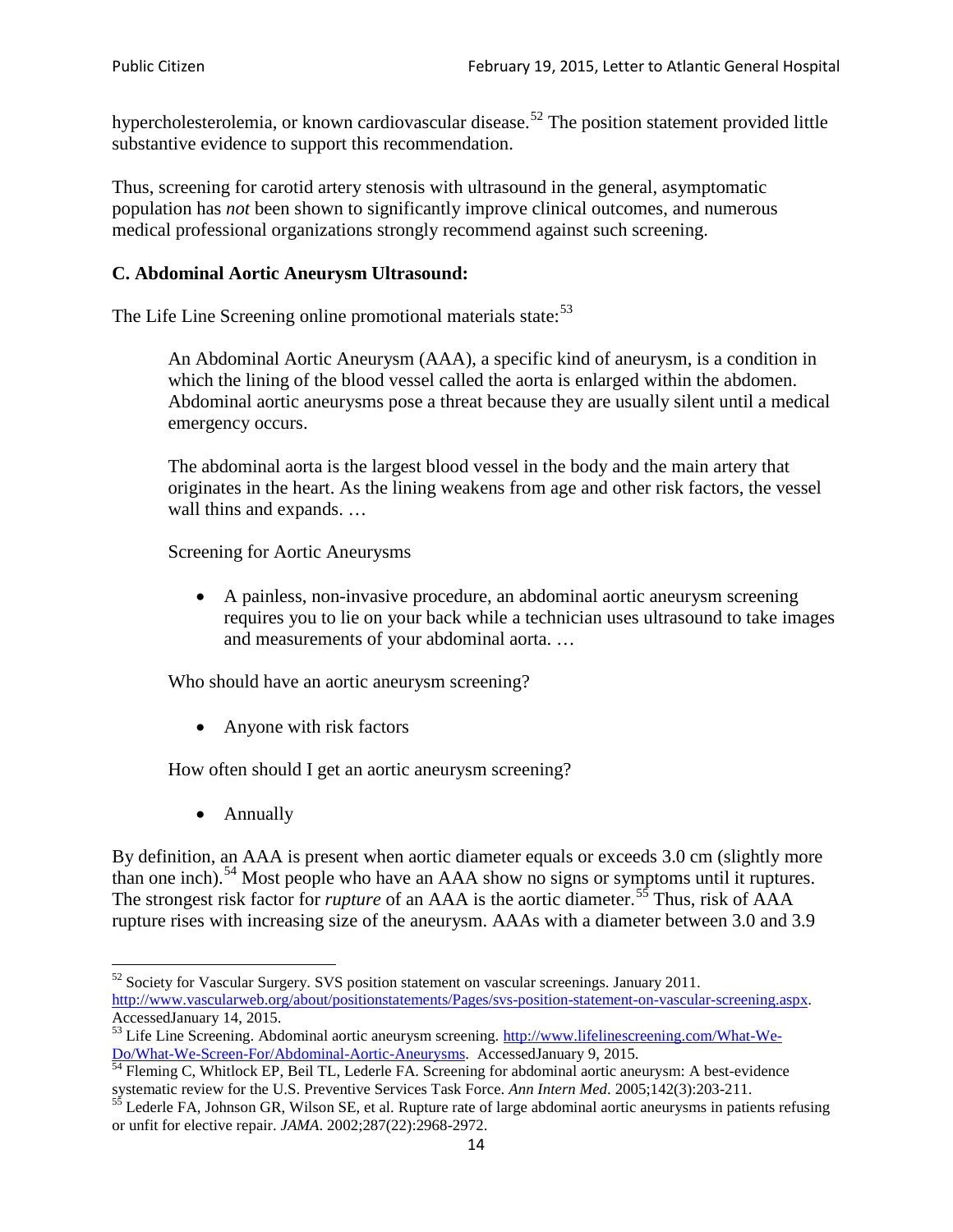cm have an essentially 0 percent annual rupture risk; those with between 4.0 and 4.9 cm have a 1 percent risk; and those between 5.0 and 5.9 cm have a 11 percent annual rupture risk.<sup>[56](#page-14-0)</sup>

In a study of an unselected general population in the U.K., the prevalence of AAA was six times greater in men than women for all age groups.<sup>[57](#page-14-1)</sup> For men not screened for  $AAA$ , almost all deaths from ruptured AAAs occurred after age 65, with more than half occurring before age 80.<sup>[58](#page-14-2)</sup> For women not screened for AAA, the majority of AAA-related deaths occurred after age 80.<sup>[59](#page-14-3)</sup>

Several major medical professional organizations affirmatively recommend one-time ultrasound screening for AAAs *only in certain high-risk individuals* given the epidemiology of AAAs described above, and we are not aware of any major medical professional organization that endorses indiscriminate ultrasound screening for AAAs in low-risk, asymptomatic individuals.

In 2005, the USPSTF issued the following evidence-based recommendations for AAA screening: $60$ 

(1) A grade B recommendation for one-time screening for AAA by ultrasonography in men age 65 to 75 who have ever smoked. In making this a grade [B recommendation,](http://www.uspreventiveservicestaskforce.org/uspstf/gradespre.htm#brec) the USPSTF offered the following rationale:

> The USPSTF found good evidence that screening for AAA and surgical repair of large AAAs ( $\geq$ 5.5 cm) in men age 65 to 75 years who have ever smoked (current and former smokers) leads to decreased AAA-specific mortality. There is good evidence that abdominal ultrasonography, performed in a setting with adequate quality assurance (that is, in an accredited facility with credentialed technologists), is an accurate screening test for AAA. There is also good evidence of important harms of screening and early treatment, including an increased number of surgeries with associated clinically significant morbidity and mortality, and short-term psychological harms. On the basis of the moderate magnitude of net benefit, the USPSTF concluded that the benefits of screening for AAA in men age 65 to 75 years who have ever smoked outweigh the harms.

(2) No recommendation for or against screening for AAA in men age 65 to 75 who have *never* smoked. In making this grade C recommendation, the USPSTF offered the following rationale:

> The USPSTF found good evidence that screening for AAA in men age 65 to 75 years who have never smoked leads to decreased AAA-specific mortality. There is, however, a lower prevalence of large AAAs in men who have never smoked

<span id="page-14-0"></span><sup>&</sup>lt;sup>56</sup> LeFevre ML on behalf of the U.S. Preventive Services Task Force. Screening for abdominal aortic aneurysm: U.S. Preventive Services Task Force recommendation statement. *Ann Intern Med*. Online June 24, 2014. doi:

<span id="page-14-1"></span><sup>10.7326/</sup>M14-1204.<br> $57$  Scott RA, Bridgewater SG, Ashton HA. Randomized clinical trial of screening for abdominal aortic aneurysm in women. *Br J Surg.* 2002;89(3):283-285.

<span id="page-14-4"></span><span id="page-14-3"></span>

<span id="page-14-2"></span><sup>&</sup>lt;sup>58</sup> *Ibid.*<br><sup>59</sup> *Ibid. Comen. Breeft Bervices Task Force. Screening for abdominal aortic aneurysm: Recommendation statement. <i>Ann* <sup>60</sup> U.S. Preventive Services Task Force. Screening for abdominal aortic aneurysm: Re *Intern Med*. 2005;142(3):198-202.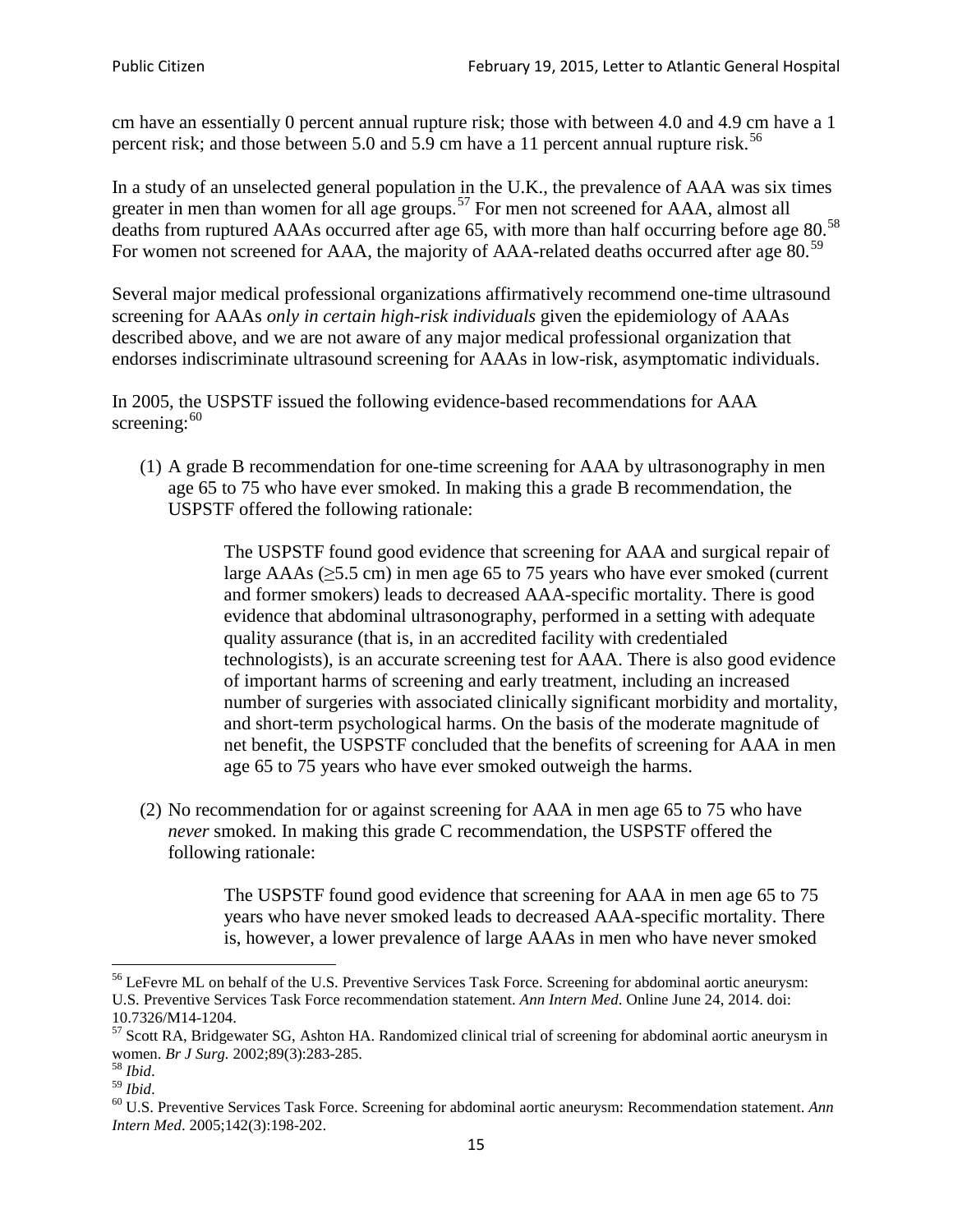compared with men who have ever smoked; thus, the potential benefit from screening men who have never smoked is small. There is good evidence that screening and early treatment lead to important harms, including an increased number of surgeries with associated clinically significant morbidity and mortality, and short-term psychological harms. The USPSTF concluded that the balance between the benefits and harms of screening for AAA is too close to make a general recommendation in this population.

(3) A grade D recommendation *against* routine screening for AAA in women. In making this a grade D recommendation, the USPSTF offered the following rationale:

> Because of the low prevalence of large AAAs in women, the number of AAArelated deaths that can be prevented by screening this population is small. There is good evidence that screening and early treatment result in important harms, including an increased number of surgeries with associated morbidity and mortality, and psychological harms. The USPSTF concluded that the harms of screening women for AAA therefore outweigh the benefits.

In June 2014, the USPSTF issued a revised recommendation statement, based on an updated review of the available evidence published between January 2004 and January 2013.<sup>[61](#page-15-0)</sup> The updated recommendations differ slightly from the 2005 recommendations and include the following: $62$ 

(1) A grade B recommendation for one-time screening for AAA with ultrasonography in men ages 65 to 75 who have ever smoked (no change from 2005). The USPSTF provided the following updated rationale for this unchanged recommendation:

> Four large, population-based, randomized, controlled trials (RCTs) show that invitation to 1-time screening for AAA is associated with reduced AAA-specific mortality in men. This benefit begins 3 years after testing and persists up to 15 years. In addition, risk reduction for AAA rupture and emergency surgery persists up to 10 to 13 years.

> In the 2 highest-quality trials, the relative reduction in AAA-specific mortality after 13 years was 42% to 66%. In the largest trial, where prevalence of AAA was approximately 5% in the screened group, screening was associated with an absolute risk reduction in death of 1.4 per 1000 men.

Abdominal aortic aneurysms are most prevalent in men who have ever smoked, occurring in approximately 6% to 7% of this population. This prevalence increases the importance of screening in these men because it maximizes the absolute benefit that could be achieved (that is, it improves the likelihood that

<span id="page-15-0"></span><sup>61</sup> Guirguis-Blake JM, Beil TL, Senger CA Whitlock EP. Ultrasonography screening for abdominal aortic aneurysms: A systematic review for the U.S. Preventive Services Task Force. *Ann Intern Med*. 2014;160(5):321- 329.

<span id="page-15-1"></span> $62$  LeFevre ML on behalf of the U.S. Preventive Services Task Force. Screening for abdominal aortic aneurysm: U.S. Preventive Services Task Force recommendation statement. *Ann Intern Med*. 2014;161(4):281-290..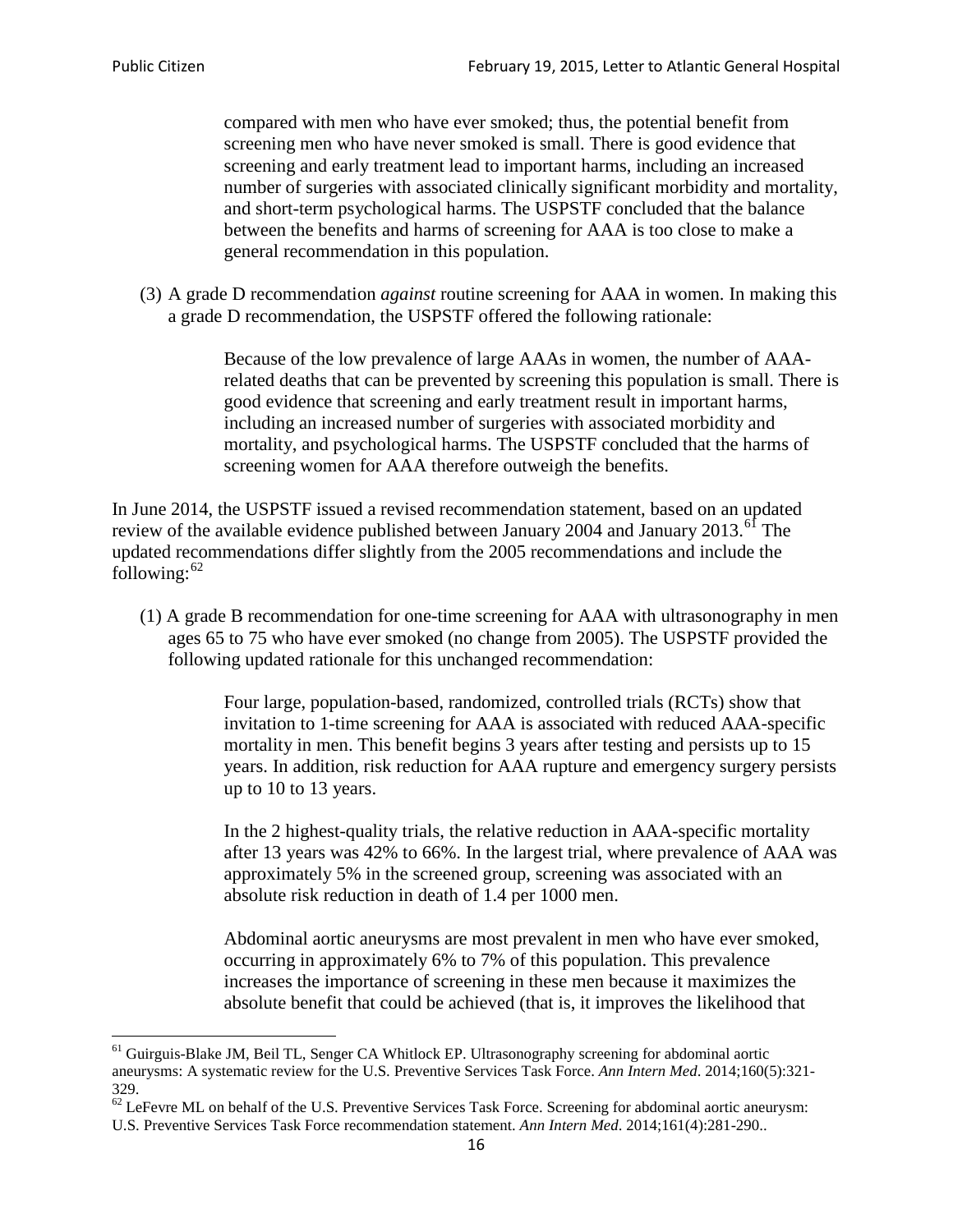men in this group will benefit from screening). Convincing evidence shows that 1-time screening with ultrasonography results in a moderate benefit in men aged 65 to 75 years who have ever smoked.

The USPSTF concluded with high certainty that screening for AAA with ultrasonography in men ages 65 to 75 who have ever smoked has a moderate net benefit.

(2) A grade C recommendation that clinicians *selectively* offer screening for AAA in men ages 65 to 75 who have never smoked rather than routinely screening all men in this group. Evidence indicates that the net benefit of screening all men ages 65 to 75 years who have never smoked is small. In determining whether this service is appropriate in individual cases, patients and clinicians should consider the balance of benefits and harms on the basis of evidence relevant to the patient's medical history, family history, other risk factors, and personal values. The USPSTF offered the following rationale for this new recommendation:

> Screening men overall reduces AAA-specific death, rupture, and emergency surgery. However, the lower prevalence of AAA in men who have never smoked (approximately 2%) substantially reduces the absolute benefit (that is, it greatly lowers the probability that men in this group will benefit from screening). Adequate evidence shows that 1-time screening for AAA with ultrasonography results in a small benefit in men aged 65 to 75 years who have never smoked.

The USPSTF also suggested the following clinical considerations with respect to this new recommendation:

Despite the demonstrated benefits of screening for AAA in men overall, the lower prevalence of AAA in male never-smokers versus male ever-smokers suggests that clinicians should consider a patient's risk factors and the potential for harm before screening for AAA rather than routinely offering screening to all male never-smokers. Important risk factors for AAA include older age and a firstdegree relative with an AAA; other risk factors include a history of other vascular aneurysms, coronary artery disease, cerebrovascular disease, atherosclerosis, hypercholesterolemia, obesity, and hypertension. Factors associated with a reduced risk for AAA include African American race, Hispanic ethnicity, and diabetes.

(3) An I statement concluding that the current evidence is insufficient to assess the balance of benefits and harms of screening for AAA in women ages 65 to 75 who have ever smoked. (An I statement means the USPSTF concludes that the current evidence is insufficient to assess the balance of benefits and harms of the service. Evidence may be lacking, of poor quality, or conflicting, and the balance of benefits and harms cannot be determined.) The USPSTF offered the following rationale for this draft statement:

> *Potential Preventable Burden.* A screening study in Sweden found that the prevalence of AAA in women aged 70 years was low (0.8%) for ever-smokers but increased to 2.0% for current smokers. A meta-analysis of individual-patient data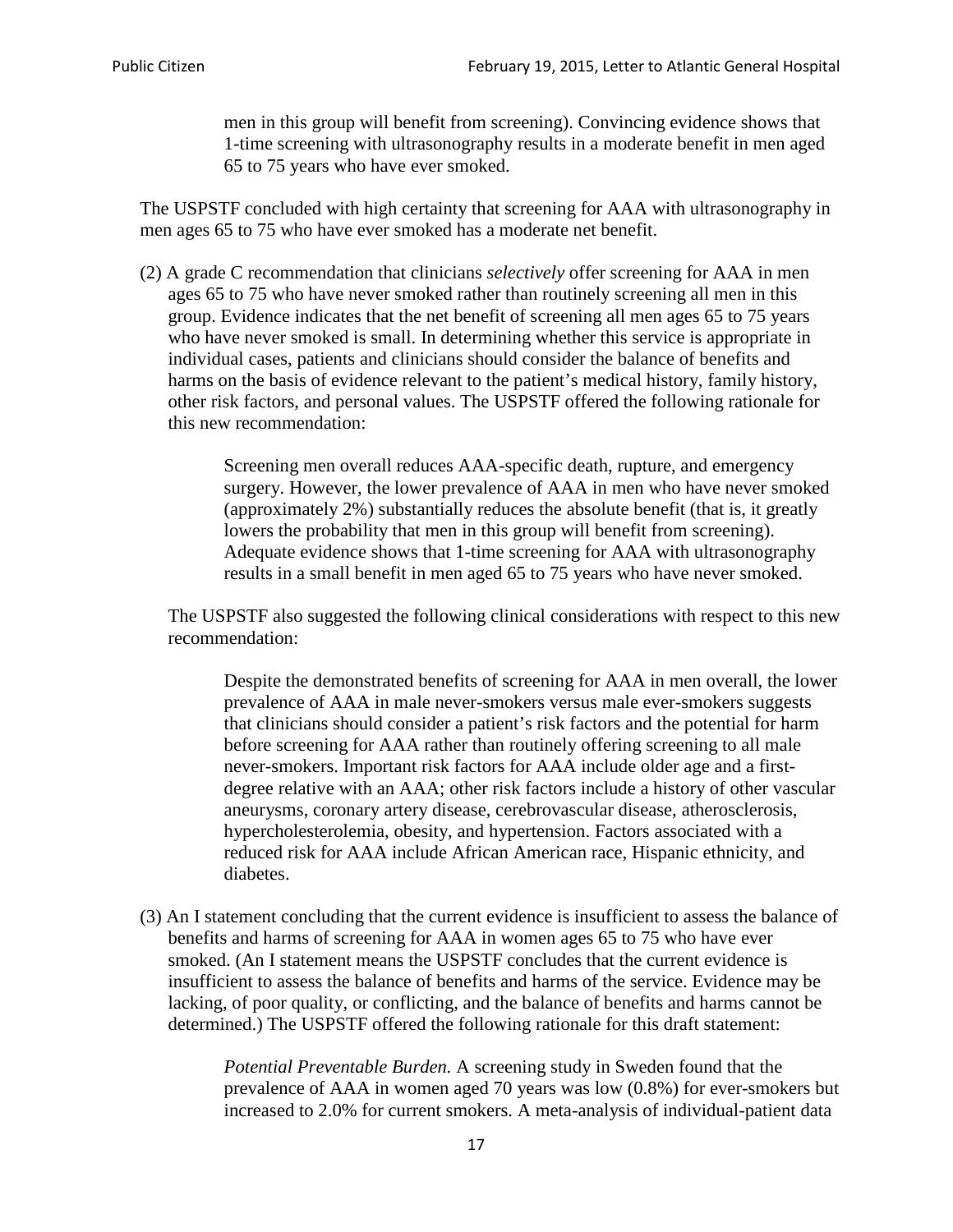found that women have a higher risk than men for AAA rupture at the same diameter (hazard ratio [HR], 3.76 [95% CI, 2.58 to 5.47]). However, AAAassociated deaths occur at an older age in women (at a time of increased competing causes of death and a declining benefit–risk ratio for operative interventions), with 70% of deaths occurring after age 80 years in women compared with fewer than 50% in men. In the only screening RCT that included women, most screen-detected AAAs in women were small (3.0 to 3.9 cm) and AAA-specific mortality was low in screened and unscreened women  $(<0.2\%)$ after 10 years.

*Potential Harms.* Four RCTs (primarily done in men) showed that screening for AAA doubled the rate of AAA-associated surgeries, largely driven by an increase in elective surgeries. Most screen-detected AAAs were below the 5.5-cm threshold for immediate repair. This finding generally results in long-term or lifelong surveillance and is probably associated with some amount of overtreatment, although the magnitude of this burden is difficult to quantify.

Most screening trials reported an associated decrease in emergency AAA repairs and a reduced 30-day mortality rate associated with emergency surgery in populations invited to screen, although mortality associated with elective surgery was not reduced. Operative mortality associated with AAAs is higher in women than in men (7% vs. 5% for open repair and 2% vs. 1% for endovascular repair, respectively).

*Costs.* In addition to the cost of ultrasonography screening (approximately \$100), the estimated potential associated cost of elective surgery to repair a screendetected AAA ranges from \$37 000 to \$43 000. Potential opportunity costs also may arise, because screening may take the place of other preventive activities that may be more beneficial to the patient.

*Current Practice.* Screening for AAA is provided as part of the "welcome-to-Medicare visit" for women who have a family history of AAA. However, the evidence is insufficient to accurately characterize current practice patterns related to screening for AAA in women.

A retrospective analysis from 2000 to 2010 used the National Inpatient Sample, a database that has a stratified 20% random sample of all nonfederal inpatient hospital admissions in the United States. This analysis found that women are more likely than men to have open surgery versus endovascular aneurysm repair (EVAR) for unruptured AAA (24% vs. 17%, respectively), potentially because of issues with access to the iliac artery (that is, smaller artery size) that may preclude endovascular management.

A retrospective review of 4026 AAA repairs in the Vascular Study Group of New England database (a voluntary registry from 30 academic and community hospitals in the 6 New England states) reported that women were more likely than men to have open surgery versus EVAR and to be older and have smaller aortic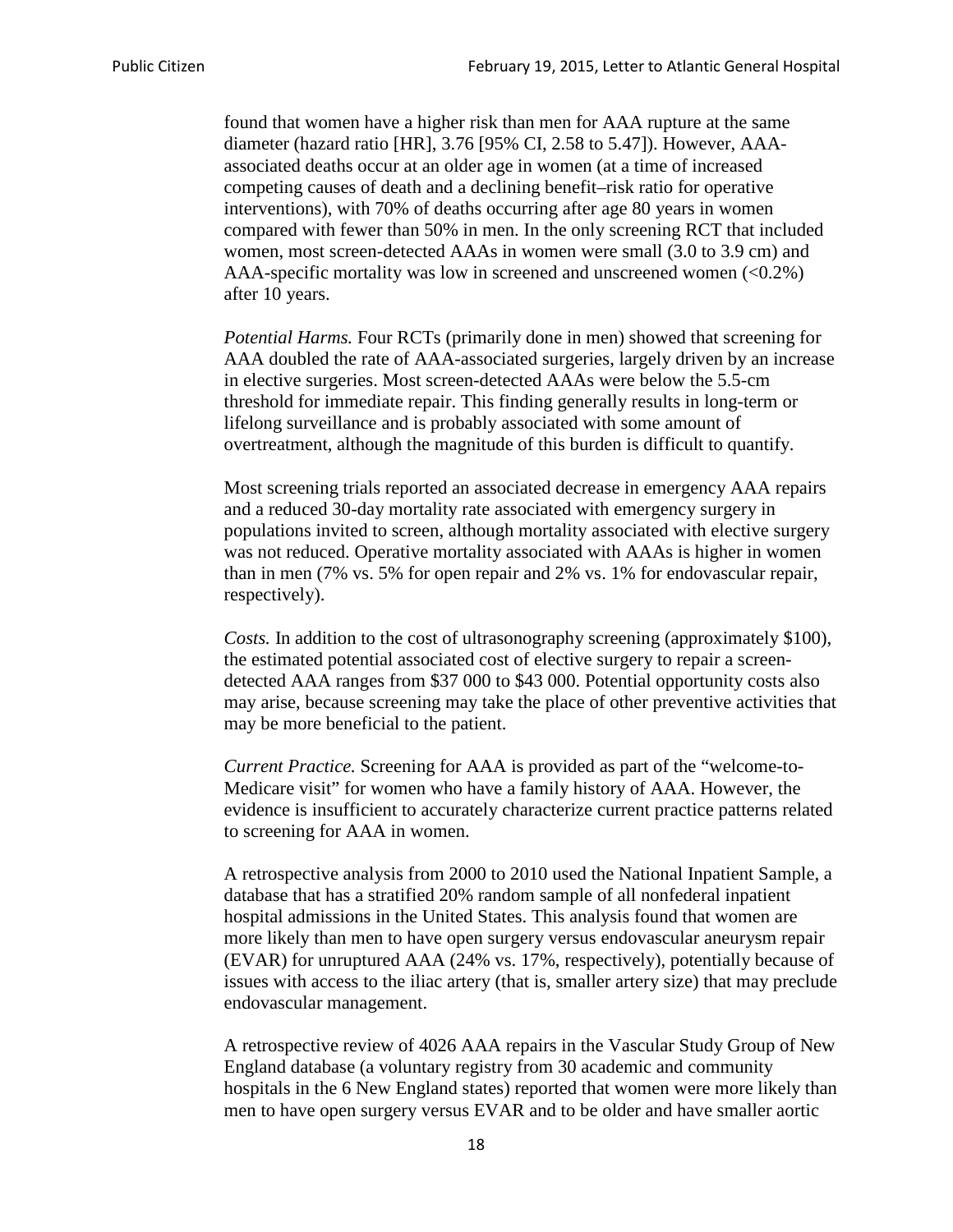diameters at the time of repair. Postoperative complications were higher in women than in men after elective EVAR or open repair, including emergency reoperations, dysrhythmias, leg ischemia or emboli, bowel ischemia, or need for discharge to another medical facility rather than home.

(4) A grade D recommendation *against* routine screening for AAA in women who have never smoked. The USPSTF offered the following rationale for this draft updated recommendation:

> The prevalence of AAA in women who have never smoked is low (0.03% to 0.60% in women aged 50 to 79 years). The evidence also shows no apparent benefit of screening for AAA in women. The USPSTF therefore concludes that adequate evidence shows that the absolute benefit of 1-time screening for AAA with ultrasonography in women who have never smoked can effectively be bounded at none or almost none.

In discussing the harms of detection and early treatment of AAAs, the USPSTF noted the following: $63$ 

In the available trials, groups invited to screening were approximately twice as likely as control groups to have any AAA surgery within 3 to 5 years, predominantly driven by an increase in elective surgeries. More than 90% of AAAs identified by screening were below the 5.5-cm threshold for immediate repair. Detecting smaller AAAs generally leads to long-term (potentially lifelong) surveillance.

A person's risk for death related to elective surgery for AAA is lower than that for death related to emergency surgery for rupture. However, the increase in the overall rates of detection and surgery in the screening groups still potentially represents a harm. A proportion of AAAs will never rupture because they do not advance or because a person dies of a competing cause.

The exact extent of overdiagnosis and overtreatment is difficult to estimate. One study from Massachusetts General Hospital reviewed 24 000 consecutive autopsies between 1952 and 1975 and found that 75% of the 473 patients who died with an undetected or unoperated AAA had a cause of death not related to the AAA (41% were >5.1 cm in diameter). Given that even elective treatment is associated with some risk for perioperative mortality, overtreatment is an important issue to consider when deciding whether to screen for this condition....

Convincing evidence shows that the harms associated with 1-time screening for AAA with ultrasonography are at least small in all populations and potentially higher in women because of their higher risk for operative mortality.

In 2011, the Society for Vascular Surgery issued a position statement on vascular screening recommending a one-time ultrasound screening for AAA for all men age 65 or older and

<span id="page-18-0"></span><sup>63</sup> *Ibid*.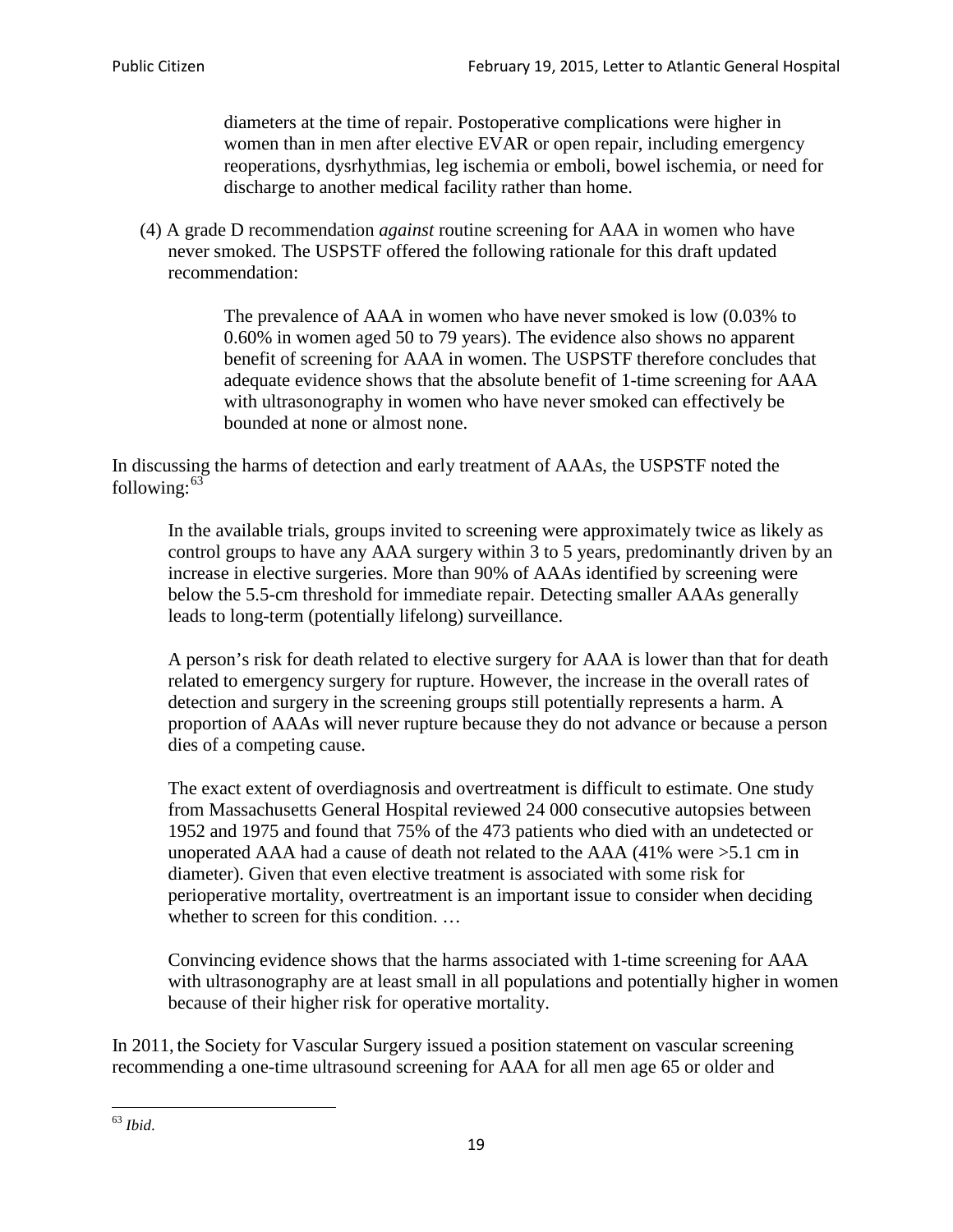screening men as early as age 55 who have a family history of AAA.<sup>[64](#page-19-0)</sup> The society also recommended one-time ultrasound screening for AAA for all women age 65 or older who have a family history of AAA or have smoked.

In 2012, the ACCF, American College of Radiology, American Institute of Ultrasound in Medicine, American Society of Echocardiography, American Society of Nephrology, Intersocietal Commission for the Accreditation of Vascular Laboratories, Society for Cardiovascular Angiography and Interventions, Society of Cardiovascular Computed Tomography, Society for Interventional Radiology, Society for Vascular Medicine, and Society for Vascular Surgery jointly issued evidence-based appropriate use criteria for noninvasive vascular testing (ultrasound and physiological testing) for a variety of possible indications.<sup>[65](#page-19-1)</sup> For each indication, these organizations classified the use of noninvasive vascular testing into one of the following three categories:

- **Appropriate:** The test is one in which the expected incremental information, combined with clinical judgment, exceeds the expected negative consequences — including the risks of the procedure itself and the downstream impact of poor test performance such as delay in diagnosis (false-negatives) or inappropriate diagnosis (false-positives) — by a sufficiently wide margin for the specific indication that the procedure is generally considered acceptable care and a reasonable approach for the indication.
- **Uncertain:** The test *may* be generally acceptable and *may* be a reasonable approach for the specific indication; uncertainty also implies that more research and/or patient information is needed to classify the indication definitively.
- **Inappropriate:** The test *is not* generally acceptable and *is not* a reasonable approach for the specific indication.

These organizations classify screening for AAA as *inappropriate* for anyone under age 65 with no history of smoking, except as noted below. They also classify such screening as *uncertain* for anyone 65 or older with no history of smoking.

These organizations did classify screening for AAA as *appropriate* for the following subgroups:

- Adults older than age 60 with a first-degree relative with an AAA.
- Adults age 65 or older who are current or former smokers.

In summary, the USPSTF and many other major medical professional organizations recommended against routine screening for AAA, or designate such screening as inappropriate for those individuals who are not at high risk for developing AAA. Screening for AAA in the

<span id="page-19-0"></span><sup>64</sup> Society for Vascular Surgery. SVS Position Statement on Vascular Screenings. January 2011. [http://www.vascularweb.org/about/positionstatements/Pages/svs-position-statement-on-vascular-screening.aspx.](http://www.vascularweb.org/about/positionstatements/Pages/svs-position-statement-on-vascular-screening.aspx) 

<span id="page-19-1"></span>Accessed August 21, 2014.<br><sup>65</sup> Mohler ER, Gornik HL, Gerhard-Herman M, et al. ACCF/ACR/AIUM/ASE/ASN/ICAVL/SCAI/SCCT/SIR/ SVM/SVS 2012 appropriate use criteria for peripheral vascular ultrasound and physiological testing part I: Arterial ultrasound and physiological testing*. J Am Coll Cardiol*. 2012;60(3):242-276.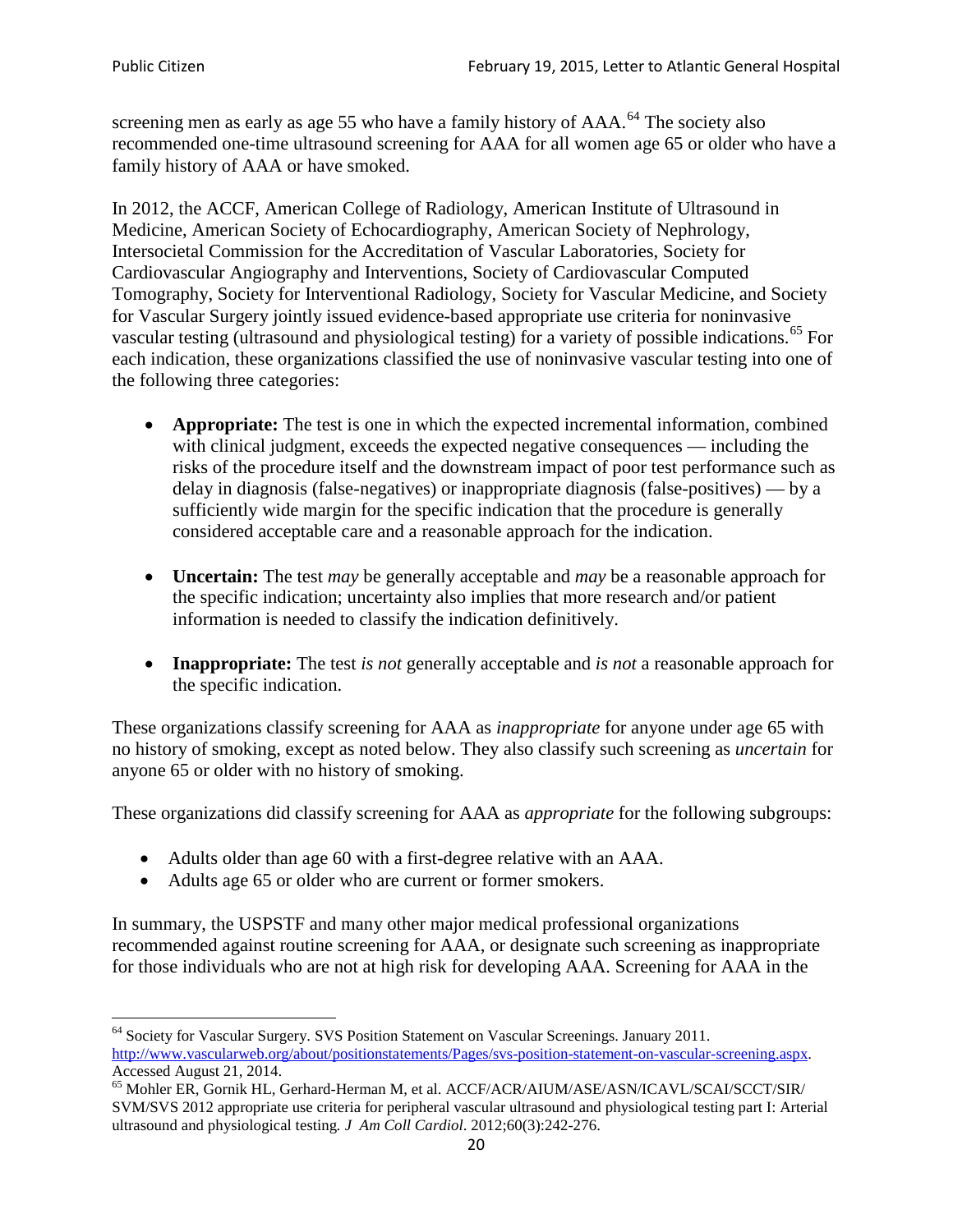general, asymptomatic population has *not* been shown to significantly improve clinical outcome and is likely to do more harm than good.

# **D. Peripheral Arterial Disease Test:**

The Life Line Screening online promotional materials state:<sup>[66](#page-20-0)</sup>

Peripheral Arterial Disease (PAD), more commonly known as hardening of the arteries, affects about eight million Americans. It is a condition in which the large and mediumsized arteries supplying blood to the legs become narrow or clogged, constricting the flow of blood. PAD is caused by atherosclerosis, a gradual process in which cholesterol and scar tissue build up, forming a substance called plaque that clogs the artery. PAD not only causes pain and disability, it also is associated with a much higher risk of heart disease. …

Peripheral Arterial Disease Screening

o A quick, easy and non-invasive procedure, PAD screening is done by using the ankle-brachial index (ABI). After removing your socks and shoes, you will have pressure cuffs placed around your upper arms and ankles. A small ultrasound device will then measure the systolic blood pressure in your limbs. …

Who should have a peripheral arterial disease screening?

• Anyone with risk factors

How often should I get a peripheral arterial disease screening?

• Annually

In 2012, the ACCF, American College of Radiology, American Institute of Ultrasound in Medicine, American Society of Echocardiography, American Society of Nephrology, Intersocietal Commission for the Accreditation of Vascular Laboratories, Society for Cardiovascular Angiography and Interventions, Society of Cardiovascular Computed Tomography, Society for Interventional Radiology, Society for Vascular Medicine, and Society for Vascular Surgery jointly issued evidence-based appropriate use criteria for noninvasive vascular testing (ultrasound and physiological testing) for a variety of possible indications. These appropriate use criteria identify the following as the only appropriate indications for lower extremity artery testing with ABI: patients with diminished pulses, femoral bruit, age greater than 50 with diabetes or smoking, or age greater than 70, which is consistent with ACC/AHA PAD guidelines. The evaluation with ABI for those younger than 50 and those with diabetes was classified as uncertain.<sup>[67](#page-20-1)</sup>

<span id="page-20-0"></span><sup>&</sup>lt;sup>66</sup> Life Line Screening. Peripheral arterial disease screening. [http://www.lifelinescreening.com/What-We-Do/What-](http://www.lifelinescreening.com/What-We-Do/What-We-Screen-For/Peripheral-Arterial-Disease)[We-Screen-For/Peripheral-Arterial-Disease.](http://www.lifelinescreening.com/What-We-Do/What-We-Screen-For/Peripheral-Arterial-Disease) Accessed January 9, 2015.<br><sup>67</sup> Mohler ER, Gornik HL, Gerhard-Herman M, et al. ACCF/ACR/AIUM/ASE/ASN/ICAVL/SCAI/SCCT/SIR/

<span id="page-20-1"></span>SVM/SVS 2012 appropriate use criteria for peripheral vascular ultrasound and physiological testing part I: Arterial ultrasound and physiological testing. *J Am Coll Cardiol*. 2012;60(3):242-276.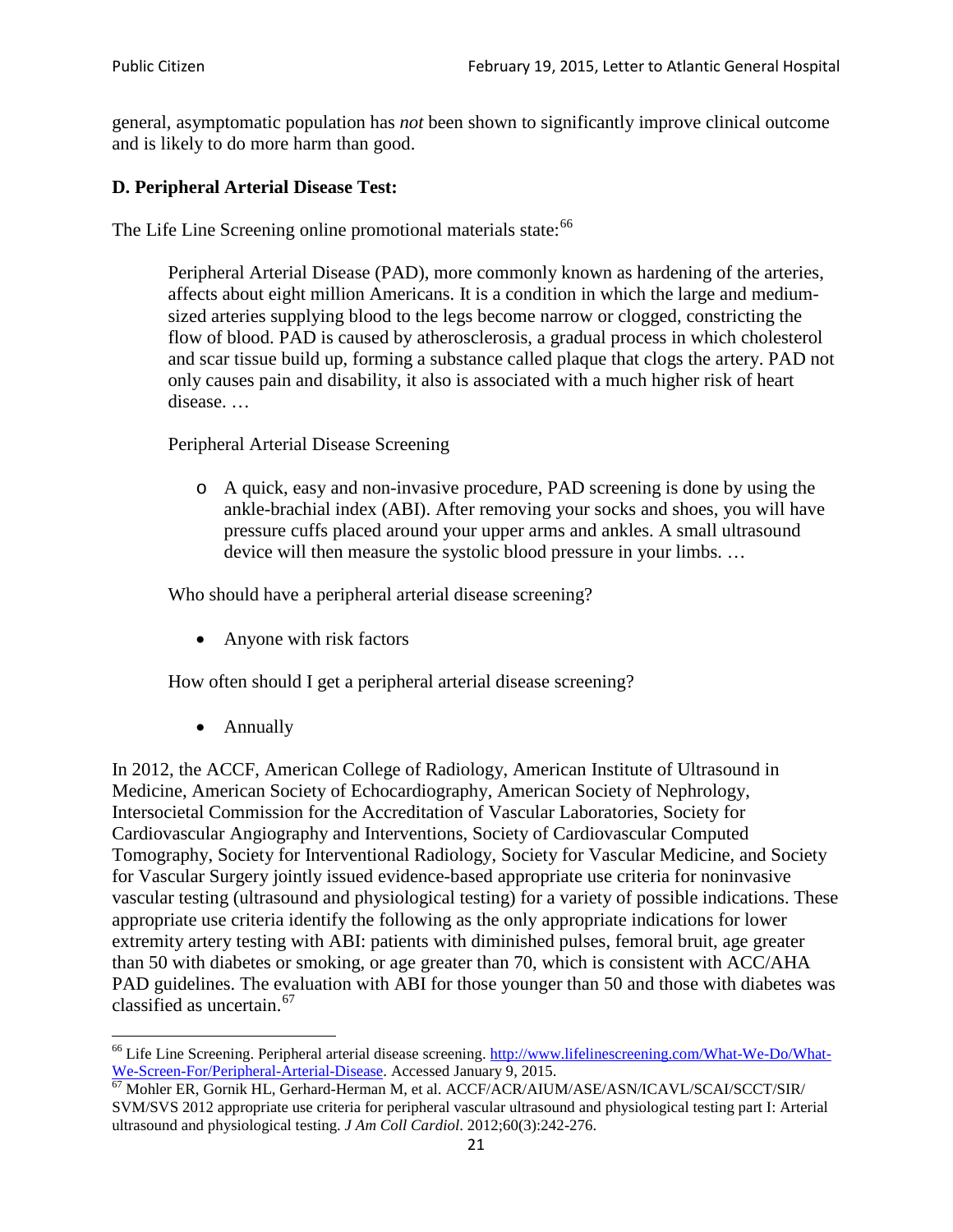In 2013, the USPSTF, based on a systematic review of the scientific literature,<sup>[68](#page-21-0)</sup> issued a grade I statement on ABI testing, concluding that the current evidence is *insufficient* to assess the balance of benefits and harms of screening for peripheral artery disease and cardiovascular disease risk assessment with ABI in adults.<sup>[69](#page-21-1)</sup> In making this statement, the USPSTF noted the following regarding its assessment of the possible benefits and harms of ABI screening:

## **Benefits of Detection and Early Treatment**

The USPSTF found no evidence that screening for and treatment of PAD in asymptomatic patients leads to clinically important benefits. It also reviewed the potential benefits of adding the ABI to the Framingham Risk Score (FRS) and found evidence that this results in some patient risk reclassification; however, how often the reclassification is appropriate or whether it results in improved clinical outcomes is not known.

Determining the overall benefit of ABI testing requires not only evidence on appropriate risk reclassification but also evidence that this reclassification leads to treatments shown to improve clinical outcomes. One randomized trial found that aspirin did not reduce [cardiovascular disease] events in patients with a low ABI. No studies assessed the effect of lipid-lowering therapy or other cardiovascular risk reduction interventions in patients with asymptomatic PAD and no known diagnosis of [cardiovascular disease] or diabetes. The USPSTF found inadequate evidence that early treatment of screen-detected PAD leads to improvement in clinical outcomes.

### **Harms of Detection and Early Treatment**

The USPSTF found no studies addressing the magnitude of harms of screening for PAD with the ABI; however, the direct harms to the patient of screening itself, beyond the time needed for the test, are probably minimal. Other harms resulting from testing may include false-positive results, exposure to gadolinium or contrast dye if magnetic resonance angiography (MRA) or computed tomography angiography (CTA) is used to confirm diagnosis, anxiety, labeling, and opportunity costs.

The USPSTF found inadequate evidence on the harms of early treatment of screendetected PAD. One study showed that low-dose aspirin treatment in asymptomatic patients with a low ABI may increase bleeding. Additional harms associated with treatment include use of unnecessary medications (or higher doses) and their resulting adverse effects and discontinuation of medications known to be effective in patients with established coronary artery disease (CAD) if the patient is reclassified to a lower risk category on the basis of a normal ABI.

We are not aware of any major medical professional organization that endorses such screening for peripheral vascular disease with ABI in the general asymptomatic population.

Moreover, treatment benefits for asymptomatic individuals with screen-detected PAD are not well established, and there appear to be no studies that directly assess the impact of screening

<span id="page-21-0"></span><sup>&</sup>lt;sup>68</sup> Lin JS, Olson CM, Johnson ES, Whitlock EP. The ankle-brachial index for peripheral artery disease screening and cardiovascular disease prediction among asymptomatic adults: A systematic evidence review for the U.S. Preventive Services Task Force. *Ann Intern Med.* 2013;159(5):333-341.<br><sup>69</sup> Moyer VA, U.S. Preventive Services Task Force. Screening for peripheral artery disease and cardiovascular

<span id="page-21-1"></span>disease risk assessment with the ankle–brachial index in adults: U.S. Preventive Service Task Force recommendation statement. *Ann Intern Med.* 2013;159(5):342-348.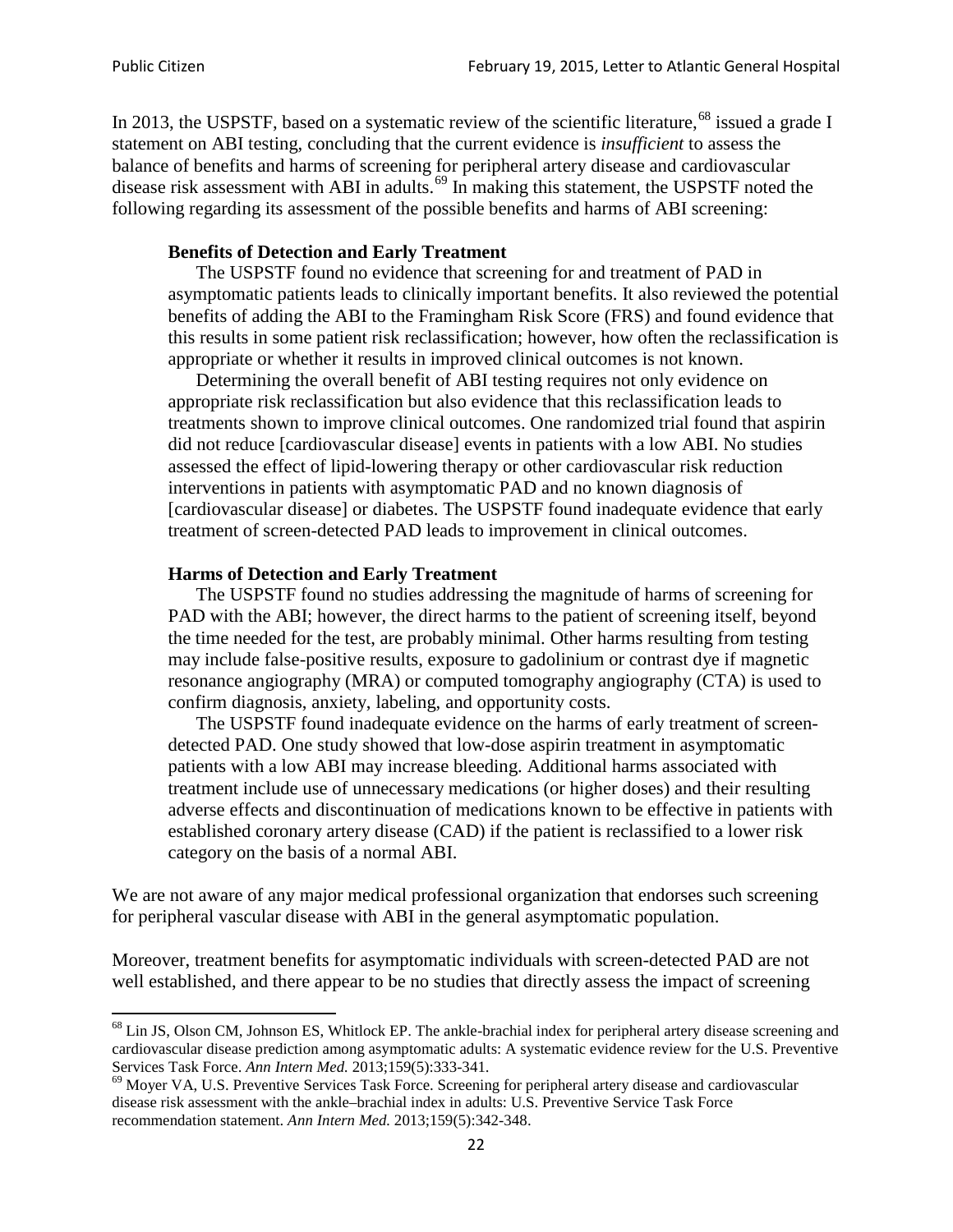unselected adults (or generally asymptomatic adults) with ABI on cardiovascular disease or PAD health outcomes.<sup>[70](#page-22-0)</sup>

# **E. Osteoporosis Screening/Bone Density Test**

The Life Line Screening online promotional materials state: $71$ 

Osteoporosis is a disease in which bone becomes extremely fragile. Bone is a complex living tissue that can be weakened by poor diet and lack of exercise.

As we age, bones begin to break down faster than new bone can be formed. Osteoporosis removes minerals from bones until they become so weak and brittle that they fracture very easily. Actions such as bending to pick up a newspaper, lifting a vacuum, or even coughing can cause a fracture. Some fractures, such as hip fractures, may require hospitalization or major surgery, and may result in disability or even death.

Screening for Osteoporosis

• An easy and painless procedure, an osteoporosis screening requires you to place your foot in an ultrasound device called a bone densitometer. This device then measures the bone mineral density [BMD] of your heel. The heel is measured because its bone is similar to that found in the hip, where fractures most often occur. …

Who should have an Osteoporosis screening?

• Anyone who has the risk factors associated with the disease ...

How often should I get an Osteoporosis screening?

• Annually

Several major medical professional organizations affirmatively recommend screening for osteoporosis in *certain high-risk individuals*, but we are not aware of any major medical professional organization that endorses such screening *annually* for any group of individuals.

In 2008, the American College of Physicians issued the following evidence-based recommendation for osteoporosis screening in men: $^{72}$  $^{72}$  $^{72}$ 

(1) Clinicians should periodically perform individualized assessment of risk factors for osteoporosis in older men (Grade: strong recommendation; moderate-quality evidence).

<span id="page-22-0"></span><sup>70</sup> [Lin JS,](http://www.ncbi.nlm.nih.gov/pubmed?term=Lin%20JS%5BAuthor%5D&cauthor=true&cauthor_uid=24156115) [Olson CM,](http://www.ncbi.nlm.nih.gov/pubmed?term=Olson%20CM%5BAuthor%5D&cauthor=true&cauthor_uid=24156115) [Johnson ES,](http://www.ncbi.nlm.nih.gov/pubmed?term=Johnson%20ES%5BAuthor%5D&cauthor=true&cauthor_uid=24156115) et al. *The Ankle Brachial Index for Peripheral Artery Disease Screening and Cardiovascular Disease Prediction in Asymptomatic Adults: A Systematic Evidence Review for the U.S. Preventive Services Task Force*. Rockville, MD: Agency for Healthcare Research and Quality; 2013.<br>http://www.ncbi.nlm.nih.gov/books/NBK164524. Accessed December 29, 2014.

<span id="page-22-1"></span> $\frac{1}{71}$  Life Line Screening. Osteoporosis screening/bone density test. [http://www.lifelinescreening.com/What-We-](http://www.lifelinescreening.com/What-We-Do/What-We-Screen-For/Osteoporosis) $\underline{Do/What-We-Screen-For/Osteoporosis}$ . Accessed January 9, 2015.<br><sup>72</sup> Qaseem A, Snow V, Shekelle P, et al. Screening for osteoporosis in men: A clinical practice guideline from the

<span id="page-22-2"></span>American College of Physicians. *Ann Intern Med*. 2008;148(9):680-4.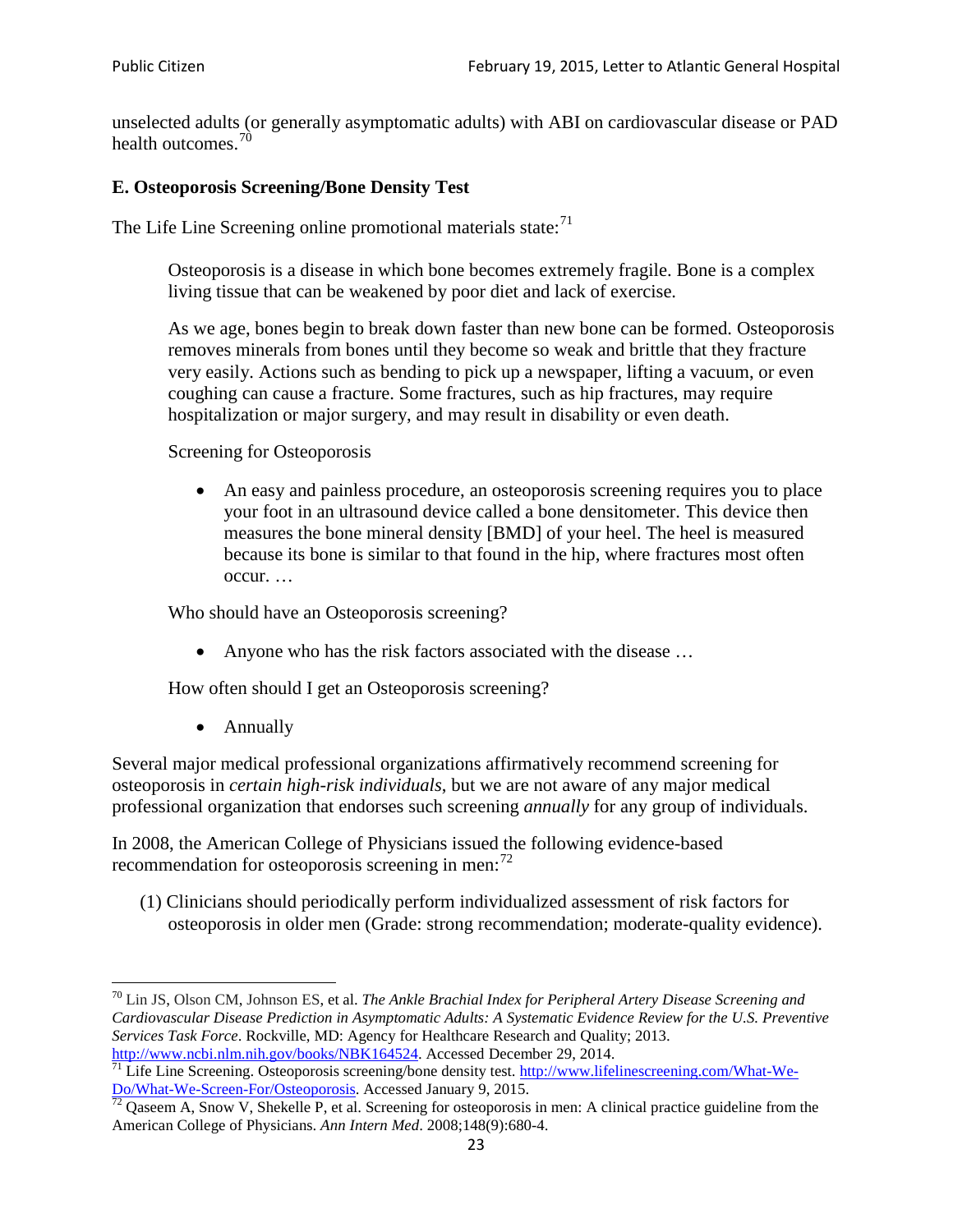A careful assessment of risk for osteoporosis in men is important. The appropriate age to start risk assessment is uncertain. However, by age 65 years, at least 6% of men have DXA [dual-energy X-ray absorptiometry]-determined osteoporosis, therefore, assessment of risk factors before this age is reasonable. Factors that increase the risk for osteoporosis in men include age (>70 years), low body weight (body mass index <20 to 25 kg/m2), weight loss  $\langle$  >10% [compared with the usual young or adult weight or weight loss in recent years]), physical inactivity (participates in no physical activities on a regular basis [walking, climbing stairs, carrying weights, housework, or gardening]), corticosteroid use, androgen deprivation therapy, and previous fragility fracture. Risk assessments should be updated periodically for men who choose not to be screened.

(2) Clinicians should obtain DXA for men who are at increased risk for osteoporosis and are candidates for drug therapy (Grade: strong recommendation; moderate-quality evidence).

Bone density measurement with DXA is the accepted reference standard for diagnosing osteoporosis in men. Men who are at increased risk for osteoporosis are candidates for DXA. Little evidence about alternatives to DXA exists. The 2 most studied methods are quantitative ultrasonography (usually of the calcaneus) and the OST [Osteoporosis Self-Assessment Tool]. Available evidence indicates that neither alternative is sufficiently sensitive or specific at predicting DXA-determined bone mass to be recommended as a substitute for DXA. Although 1 study has demonstrated a strong relationship between calcaneal ultrasonography and subsequent fracture, until treatment trials establish the effectiveness of therapy for osteoporosis diagnosed by ultrasonography rather than DXA, the role of ultrasonography in initiating therapy remains uncertain. No studies have evaluated the optimal intervals for repeated screening by using BMD measurement with DXA.

The evidence review showed that calcaneal ultrasonography predicts DXA-determined osteoporosis only modestly well. However, more important, it was a strong predictor of fracture in men. This may be because ultrasonography identifies other bone properties, such as bone quality, which may not be identified on DXA. Because treatment trials have not measured the effectiveness of therapy for osteoporosis diagnosed by ultrasonography rather than DXA, the role of ultrasonography in diagnosis remains uncertain.

In 2011, the USPSTF issued the following updated evidence-based recommendations for osteoporosis screening:<sup>[73](#page-23-0)</sup>

(1) A grade B recommendation for screening for osteoporosis in women aged 65 years or older and in younger women whose fracture risk is equal to or greater than that of a 65 year-old white woman who has no additional risk factors. In making this a grade B recommendation, the USPSTF offered the following rationale:

> No controlled studies have evaluated the effect of screening for osteoporosis on fracture rates or fracture-related morbidity or mortality.

<span id="page-23-0"></span><sup>&</sup>lt;sup>73</sup> U.S. Preventive Services Task Force. Screening for osteoporosis: U.S. Preventive Services Task Force recommendation statement. *Ann Intern Med*. 2011;154(5):356-364.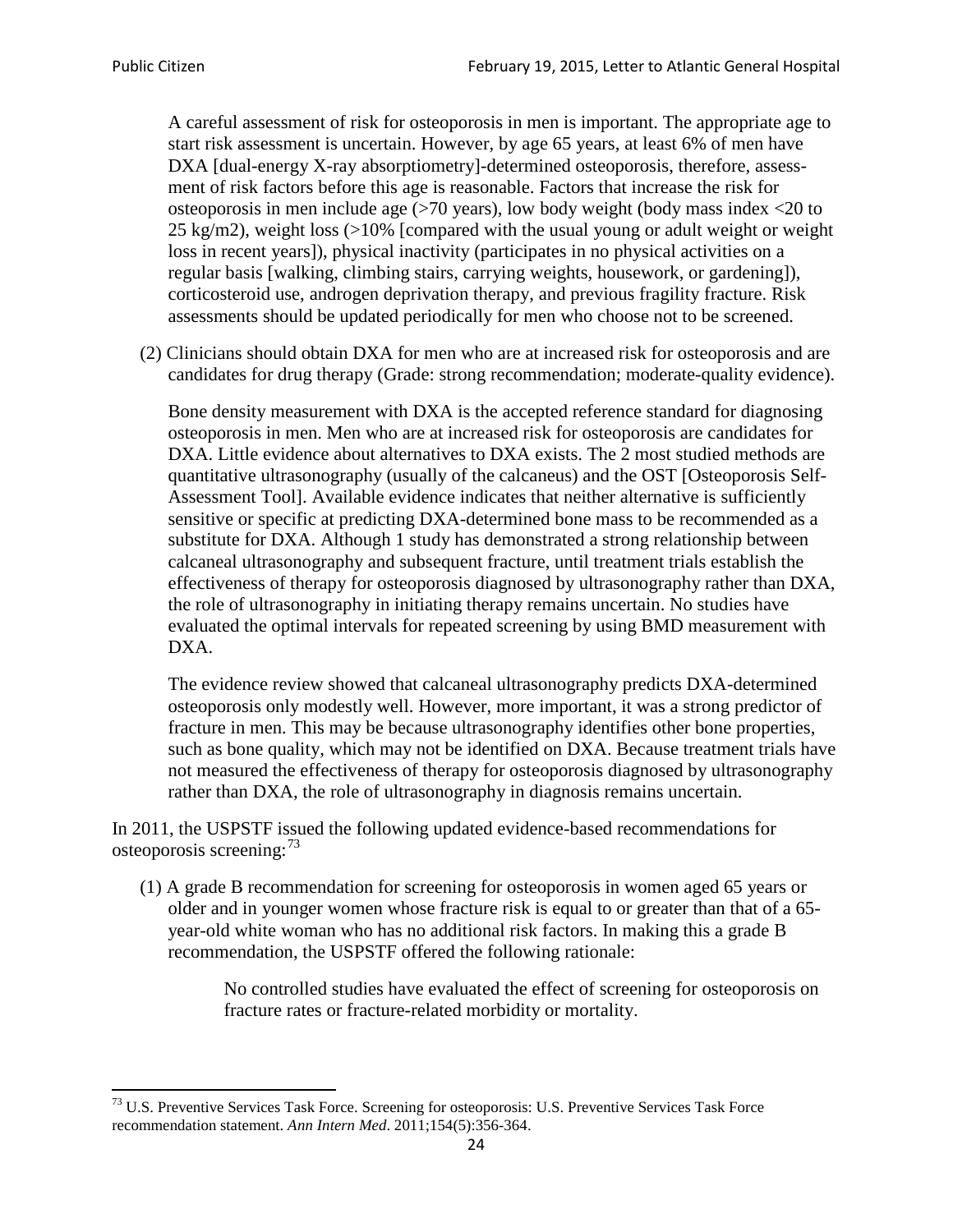In postmenopausal women who have no previous osteoporotic fractures, the USPSTF found convincing evidence that drug therapies reduce the risk for fractures. In women aged 65 years or older and in younger women whose fracture risk is equal to or greater than that of a 65-year-old white woman who has no additional risk factors, the USPSTF judged that the benefit of treating screeningdetected osteoporosis is at least moderate.

(2) An I statement concluding that the current evidence is insufficient to assess the balance of benefits and harms of screening for osteoporosis in men.

> Because of the lack of relevant studies, the USPSTF found inadequate evidence that drug therapies reduce the risk for fractures in men who have no previous osteoporotic fractures. The USPSTF identified the absence of randomized trials of primary fracture prevention in men who have osteoporosis as a critical gap in the evidence.

The USPSTF concludes that for men, evidence of the benefits of screening for osteoporosis is lacking and the balance of benefits and harms cannot be determined.

In discussing how often women should be screened for osteoporosis, the USPSTF noted the following: $74$ 

The potential value of rescreening women whose initial screening test did not detect osteoporosis is to improve fracture risk prediction. Evidence is lacking about optimal intervals for repeated screening and whether repeated screening is necessary in a woman with normal BMD. Because of limitations in the precision of testing, a minimum of 2 years may be needed to reliably measure a change in BMD; however, longer intervals may be necessary to improve fracture risk prediction. A prospective study of 4124 women aged 65 years or older found that neither repeated BMD measurement nor the change in BMD after 8 years was more predictive of subsequent fracture risk than the original measurement.

In 2012, the American College of Obstetricians and Gynecologists (ACOG) issued the following updated evidence-based recommendations on screening women for osteoporosis:<sup>[75](#page-24-1)</sup>

Bone density screening for women should begin at age 65 years. DXA absorptiometry screening can be used selectively for women younger than 65 years if they are postmenopausal and have other significant risk factors for osteoporosis or fracture.

Regarding how often women should be screened for osteoporosis, the ACOG recommended the following: $^{76}$  $^{76}$  $^{76}$ 

(1) In the absence of new risk factors, DXA screening should not be performed more frequently than every 2 years.

<span id="page-24-2"></span><span id="page-24-1"></span><span id="page-24-0"></span><sup>74</sup> *Ibid.* <sup>75</sup> American College of Obstetricians and Gynecologists. Osteoporosis. September 17, 2012. [http://www.guideline.gov/content.aspx?id=38413#Section420.](http://www.guideline.gov/content.aspx?id=38413#Section420) Accessed January 7, 2015.<br><sup>76</sup> *Ibid.*